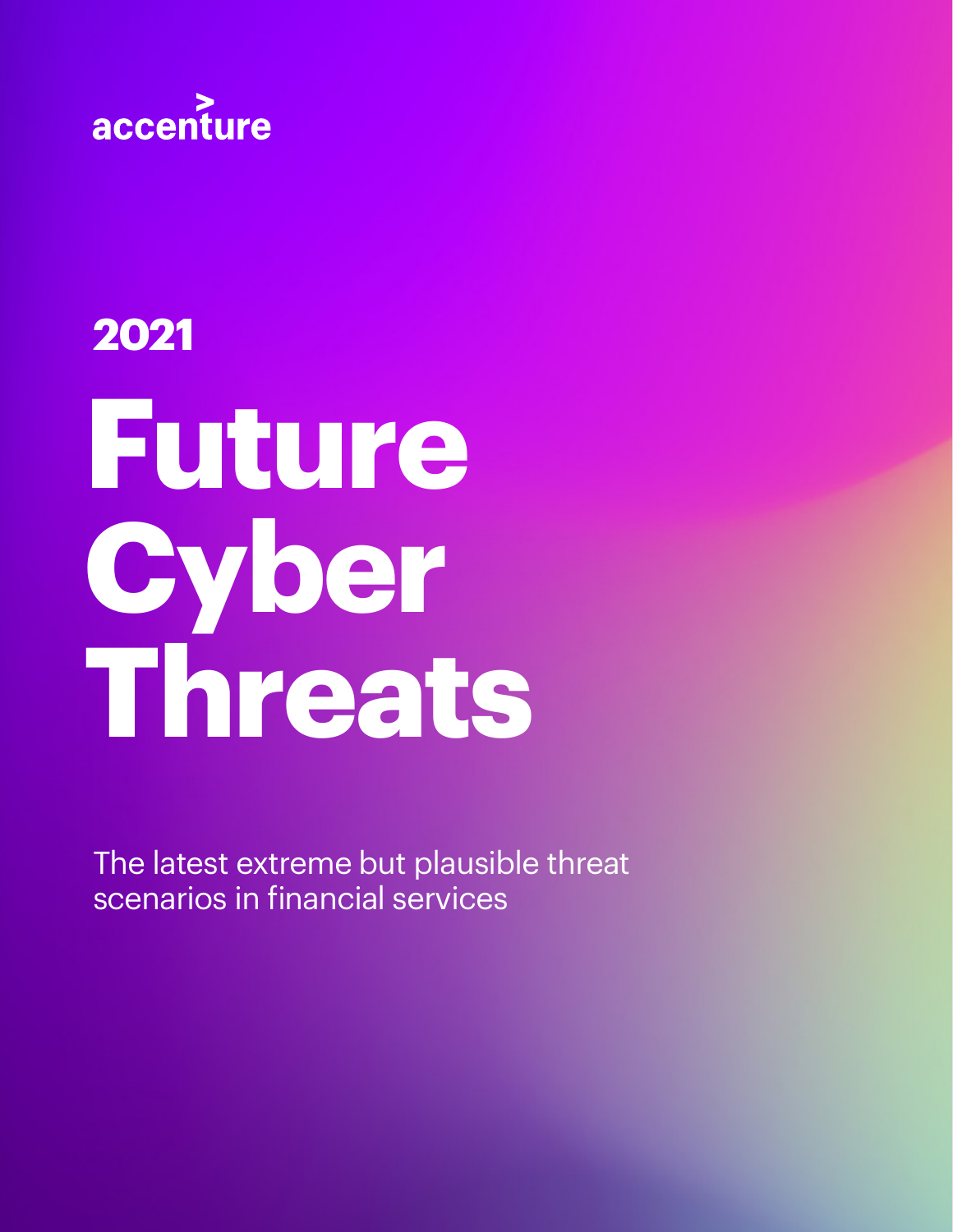# **Contents**

### **Foreword**

### **Key threats**

- **01** Supply chain attacks target essential software and services
- **02** Cyber fraud escalates as disruption opens the door to new avenues and actors
- **03** Insider threats flourish with remote work
- **04** Extortion attacks advance their destructive capabilities
- **05** Emerging technologies continue to reinvent the threat landscape

### **Ready for resilience**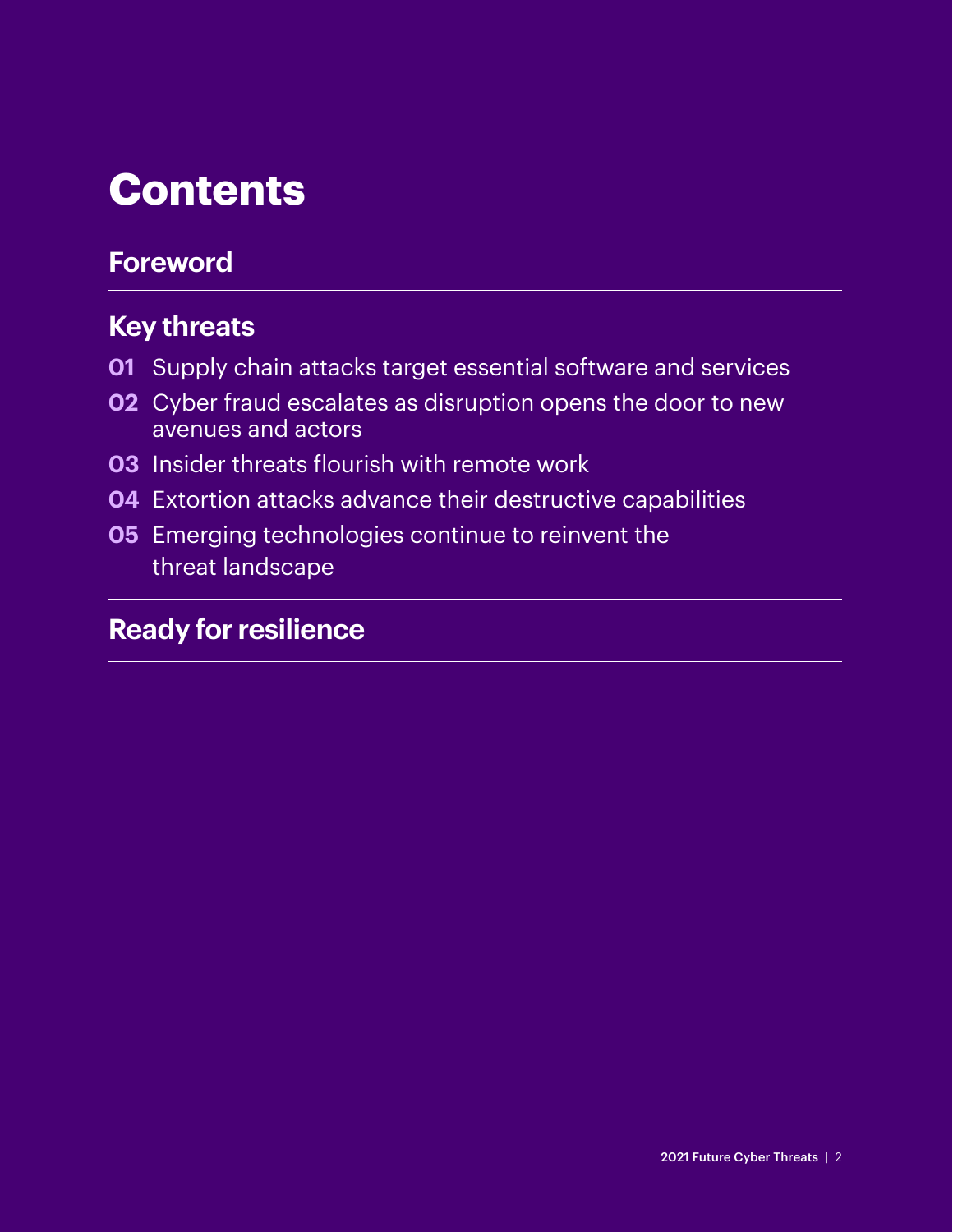# **Foreword**

The pandemic has changed how all organizations work. It exposed financial services organizations to exponential growth in potential vulnerabilities through remote workforces both in their institutions and across their third parties. Threat actors took advantage of these exposures in new ways, further advancing their capabilities and targets for data theft and manipulation, fraud and extortion.

Banks are all too aware of the threats. But as they make their best efforts to keep businesses and governments operational, there is the ever-present danger that some of the money flowing through the financial system to keep economies around the globe moving, is not going to legitimate businesses. Instead, loans are being siphoned off by cybercriminals—US\$4.2B in 2020 alone according to the FBI's 2020 Internet Crime Report<sup>1</sup>.

Clearly, financial institutions must stay alert to attack surfaces and continue to feed transactions and markets that help economies grow. Yet, security teams have been pushed to extremes throughout the pandemic. Adversaries continue to breach software supply chains and target cybersecurity vendors that organizations rely on to keep them safe. Fraudsters continue to find new opportunities for impersonation.

Threat actors are capitalizing on COVID-19 concerns to cause breaches involving malicious or unwitting insiders. Even ransomware actors seem to have become more destructive and less likely to restore systems, even when paid.

As new technologies reinvent our workplace, they are opening up cybercriminal opportunities. Quantum computing is advancing, presenting real potential risk to the controls the financial system uses to protect data. Deepfake capabilities are improving, causing concern for various types of fraud related risks to financial institutions and their customers. These advances pose future threats that could undermine trust in current systems.

To face these threats, financial services organizations should both double down on time-tested mitigation strategies and consider cutting-edge countermeasures. Much of the needed approach boils down to defense in depth and assuming a breach mindset.<sup>2</sup>

We cover all this and more in this report, our latest overview of threats to the financial services sector. We hope our analysis helps you to take the necessary steps to adapt your security strategy and serves to inform the industry with these much-needed insights for the future.

#### **Valerie Abend**

Managing Director, Accenture Security

#### **Howard Marshall**

Managing Director, Accenture Security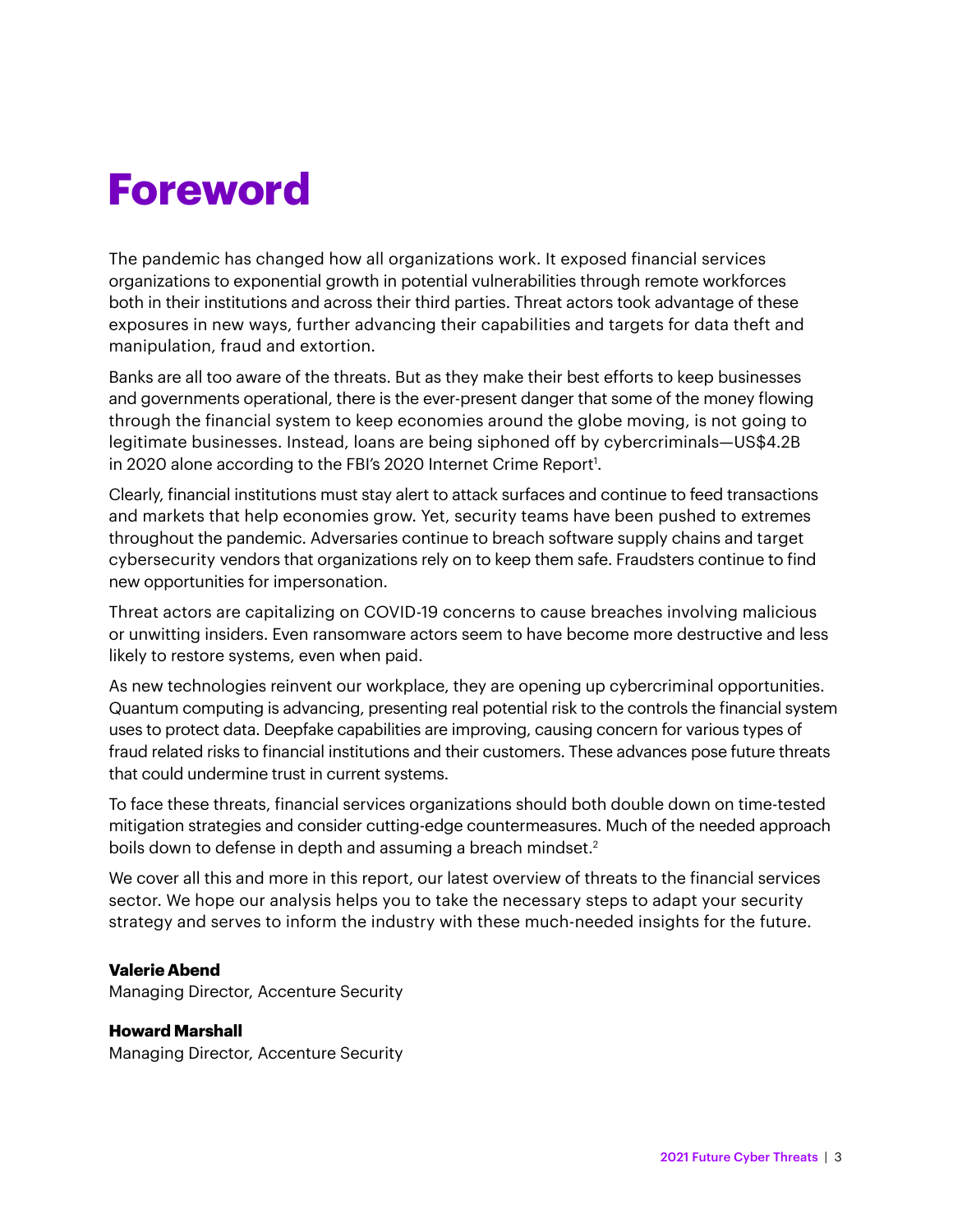# **Key threats**

In this third annual report, based on research by the Accenture Cyber Threat Intelligence (CTI) team, we review threats from the past two reports. We list a number of ongoing threats we have identified in the past twelve months and explore the likely outcomes of these threats.

For ease of reading, we have broken down our findings into what's happening today and why it matters and we offer insights into the actions financial institutions can take to mitigate further risk.

#### **The five key threat themes are:**

- **01** Supply chain attacks target essential software and services
- **02** Cyber fraud escalates as disruption opens the door to new avenues and actors
- **03** Insider threats flourish with remote work
- **04** Extortion attacks advance their destructive capabilities
- **05** Emerging technologies continue to reinvent the threat landscape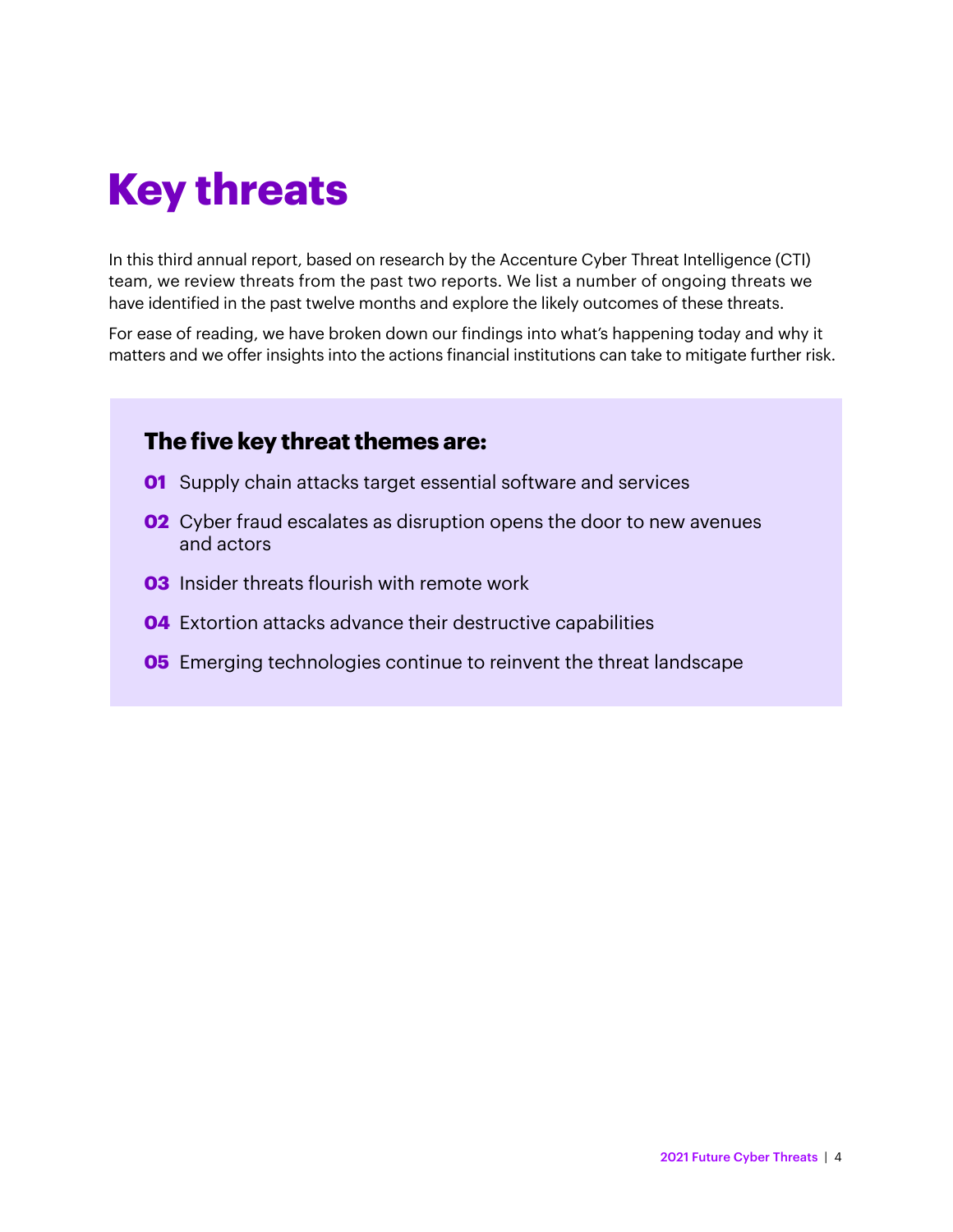# **01 Supply chain attacks target essential software and services**

#### **What's happening?**

As we have seen with several widescale third-party attacks, supply chains are a major focus for threat actors today—and are likely to be into the future. SolarWinds and Microsoft are prime examples of how threat actors can take advantage of vulnerabilities in crosssector critical infrastructure to gain access and cause fear, loss of integrity in systems and likely harm the fidelity of the information processed on potentially corrupt systems.

The SolarWinds-based espionage campaign whose publicly known victims mostly comprise United States federal and local government agencies and information technology (IT) or cybersecurity providers<sup>3</sup>—showed that threat actors can access almost any vulnerable connected downstream organization through its unsecured relationships.

In particular, the actors in this and other campaigns have focused on a key supply chain pain point: information and communications technology products and services, including cybersecurity vendors. Within a few months in 2020 to 2021, reports emerged detailing breaches of:

- Monitoring software at SolarWinds.
- File transfer software at cloud-based provider Accellion, affecting United States law firms, a Singaporean telecommunications company and United States applicants for unemployment relief.
- Systems at cloud provider Blackbaud, affecting numerous nonprofits.

In addition, a ransomware attack against Automatic Funds Transfer Services (AFTS) affected numerous United States cities.4

In particular, the SolarWinds breach spans multiple levels of supply chains and goes as deep as build environments and document libraries. The malware infected unrelated software from developers whose build platforms hosted SolarWinds software. The threat actors separately compromised other authentication tools such as Duo<sup>5</sup> and reportedly abused other initial access vectors.<sup>6</sup> The threat actors disguised themselves as trusted vendors delivering a digitally signed software update.7 The SolarWinds adversaries and others have abused Security Assertion Markup Language (SAML) to obtain access to cloud resources.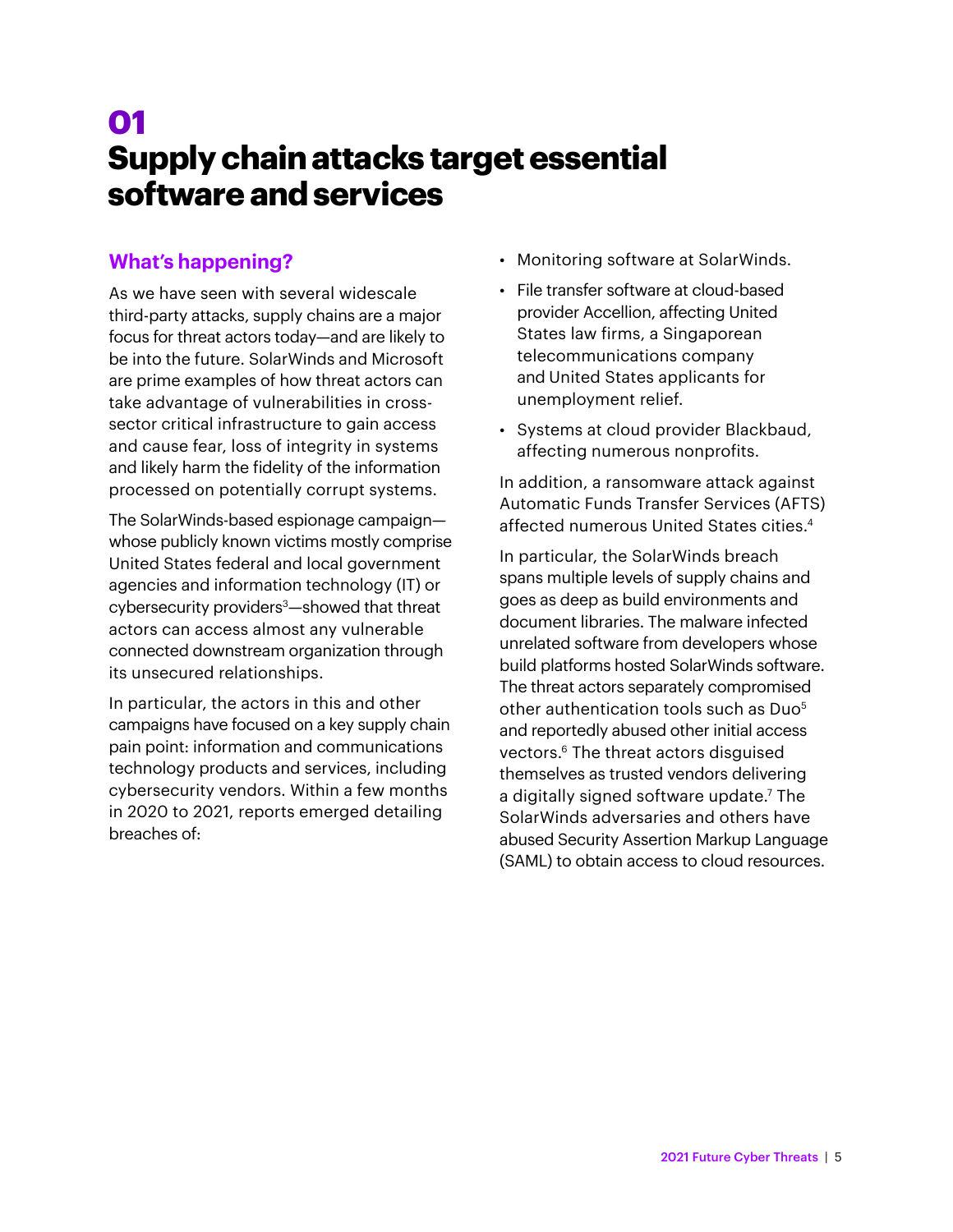The broad and deep targeting of supply chains, particularly technical and security service providers, is of concern because such providers serve as gateways to financial services organizations, whether wholesale and retail payments processors, major banks and financial market infrastructures, or regulators.

Threat actors mistreating authentication tools to breach cloud environments can access sensitive internal documents, communications and intellectual property. They can use trusted communications channels for business e-mail compromise (BEC), phishing or introduce malicious links or files.

Vendor e-mail compromise (VEC) also facilitates cyber-fraud operations.<sup>8</sup> At the systemic level, the European Union's Single Resolution Board (SRB) appears among 23 entities researchers have identified on the SolarWinds threat actors' highly selective final target list. $9$  A breach of the SRB, which is the central resolution authority for troubled banks, could give threat actors visibility into how the European Union defends the stability of the entire European financial system. Recent supply chain breaches threaten the trust and speed of global transactions and have the potential to erode faith in global financial systems.

#### **What should you do?**

To reduce risks associated with cyber supply chains, Accenture suggests considering the following actions:

- Tighten up the privilege and access levels of externally developed software.
- Craft service-level agreements with software suppliers to help ensure they locate and improve vulnerable software prior to deployment.10
- Deploy new tools to help detect anomalies and secure software. The Cybersecurity & Infrastructure Security Agency (CISA) developed a tool called Sparrow for detecting malicious activity in Microsoft Azure Active Directory, Office 365, and M365 environments. Accenture has patented a new technique where blockchain could secure software supply chains with self-referencing software bills of materials (SBOMs).<sup>11</sup>
- Refer to the National Institute of Standards and Technology's (NIST) "Best Practices in Cyber Supply Chain Risk Management" to map supply chains, identify critical suppliers and review suppliers' cybersecurity practices.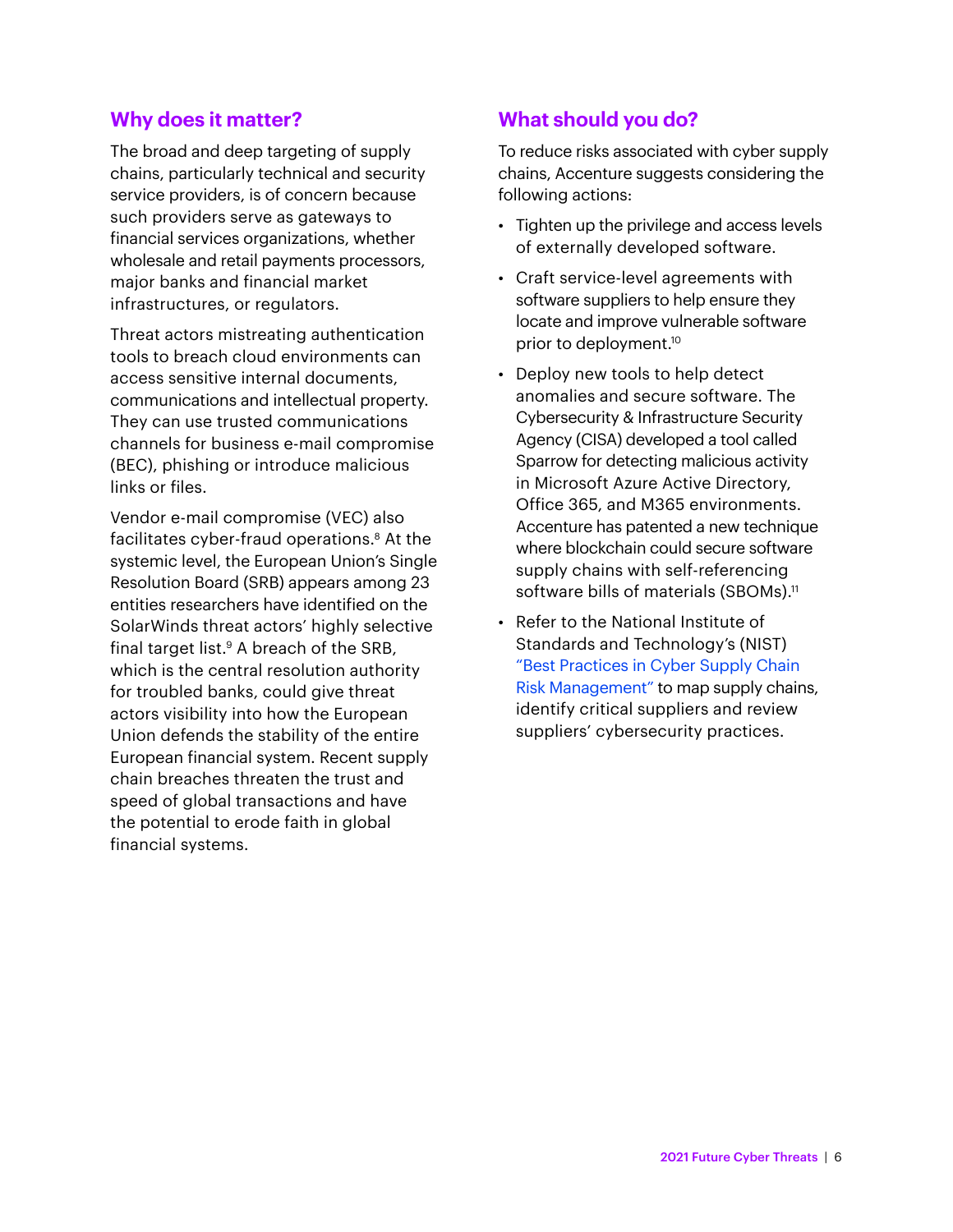# **02 Cyber fraud escalates as disruption opens the door to new avenues and actors**

#### **What's happening?**

Fraud and business e-mail compromise (BEC) flourished in 2020. As specialized regional threat groups combined their efforts, criminals targeted COVID-19 pandemic relief funds. New tactics, techniques and procedures (TTPs) enabled threat actors to exploit even seemingly low-value stolen credentials from small organizations.

New criminal BEC and money laundering cases show how organized crime groups in Africa, the Middle East, Europe and Asia cooperate in complex conspiracies, each filling a specialized role such as devising lures in target languages, operating malware, spamming targets and controlling mules.<sup>12</sup>

Threat actors have also exploited COVID 19-related disruptions and relief programs.<sup>13</sup> Early in the pandemic, fraudsters began identifying and using dormant corporate bank accounts to file for government funded loans. They also increased the volume and the price for selling legitimate corporate bank account credentials on the Dark Web. Furthermore, cybercriminals have stolen identities and filed fraudulent unemployment

insurance claims<sup>14, 15</sup> or redirected benefits to their own bank accounts.16 Romance scams deceived lonely people into serving as mules for money laundering.<sup>17, 18</sup>

Even as improved anti-fraud systems help detect anomalies in account login activity and user behavior, cybercriminals are perfecting their evasion techniques. Marketplaces like Genesis offer fraud-as-a-service,<sup>19</sup> with features such as cloud credentials, stolen application programming interface (API) keys, access to a compromised computer's credentials and digital fingerprint (IP address, keyboard layout, browser information) and techniques to bypass multi-factor authentication (MFA).<sup>20</sup> Threat actors such as user "Zanko" on the Exploit forum sell access to vendor companies in financial services and other sectors, facilitating VEC attacks.21

Amid a pandemic-inspired uptick in the use of peer-to-peer (P2P) payment apps such as PayPal and Venmo, underground forum members frequently discuss using them to trade stolen credentials, launder money, cash out funds, or conduct social engineering.<sup>22</sup>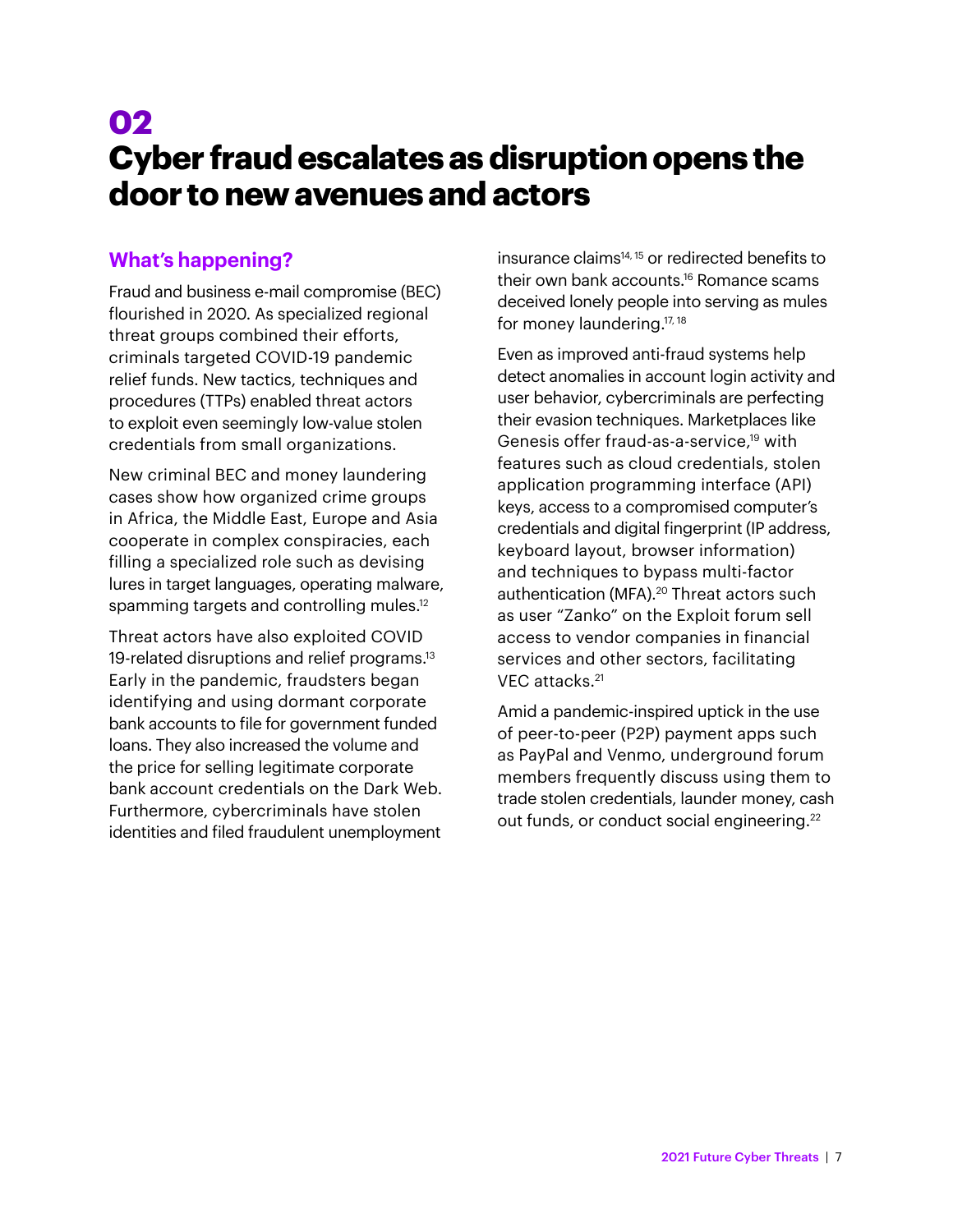New fraud tools and criminal cooperation networks enable criminals to monetize stolen access credentials—even for seemingly low-value, small organizations. Fraudsters can impersonate a small company's employees and interact with that company's upstream and downstream contacts. Although often regarded as nuisance activity, the effects of business e-mail compromise and other fraud on companies can be significant and can include disruption to company operations, decreased profits, loss of tax revenue, job losses and reputational damage.

Meanwhile, the Corporate Transparency Act authorized by the United States National Defense Authorization Act of 2021 (NDAA) requires businesses to reveal their beneficial owners and introduces new anti-money-laundering and suspicious activity reporting requirements, making financial services organizations more accountable for combating cyber-enabled fraud. The United States Treasury is likely to issue more-specific regulations in 2022.<sup>23</sup>

#### **What should you do?**

To mitigate the threat of cyber-fraud, Accenture suggests considering the following actions:

- Conduct user awareness training and enforce policies to combat phishing and social engineering.
- Focus efforts on vulnerable groups like customer service staff and employees with access to payment systems and other high-risk data.
- Limit remote desktop protocol (RDP).
- Seek alternatives to short message service (SMS) for two-factor authentication.
- Adopt strong e-mail authentication protocols such as Domain Message Authentication Reporting (DMARC).<sup>24, 25</sup>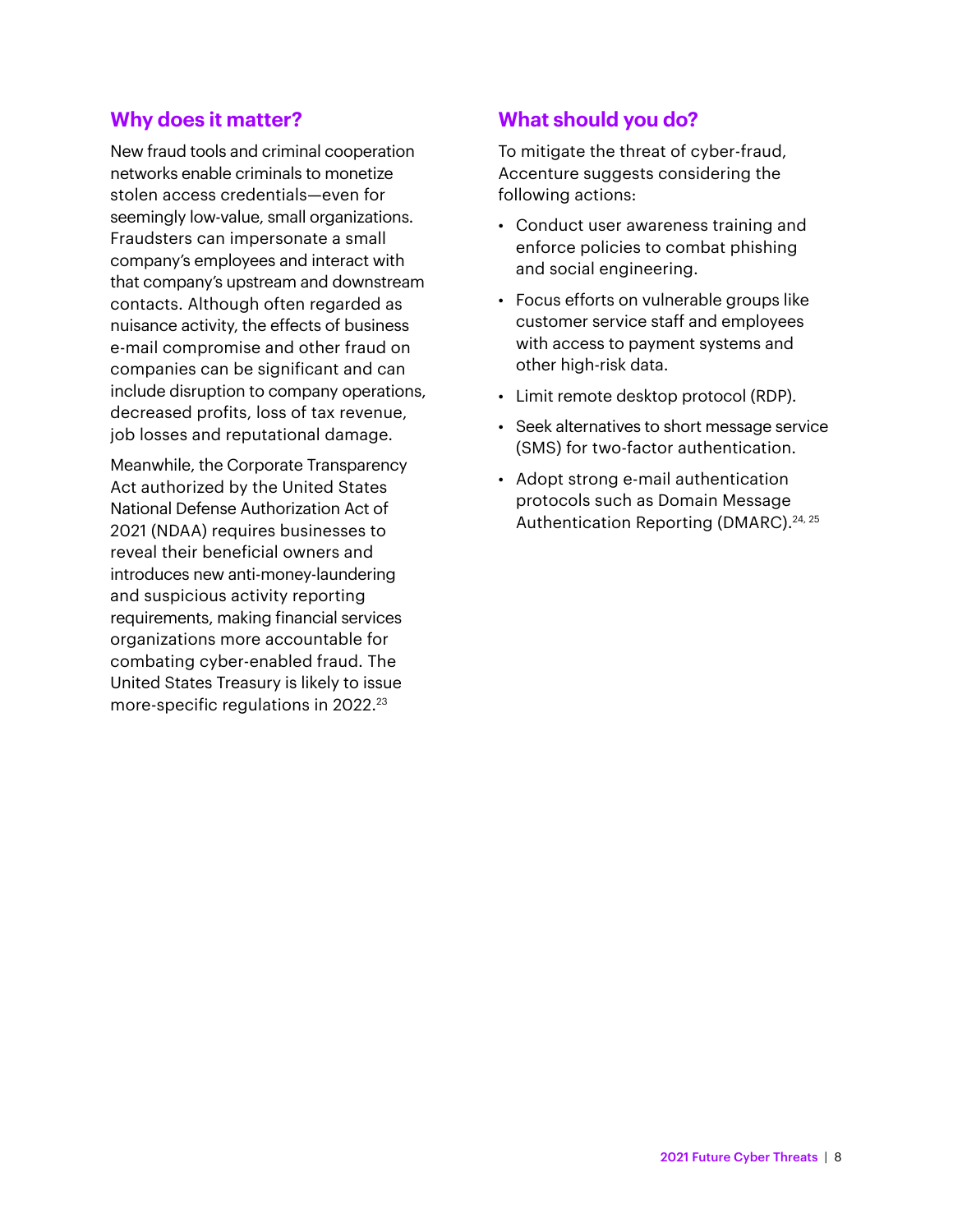# **03 Insider threats flourish with remote work**

#### **What's happening?**

Pandemic-related operational changes have opened to door to greater exposure for banks to insider threats. Whether malicious or unwitting, insiders have caused disruptions and critical data loss at nearly half of the organizations in a March 2020 survey of 457 cybersecurity professionals commissioned by behavior analytics company Cyberhaven.26 Ponemon's "2020 Cost of Insider Threats Global Report," based on a survey conducted in 2019 of 964 IT and IT security practitioners worldwide, attributed 62% of insider-related incidents to negligence, 23% to criminal insiders and 14% to stolen credentials.27 With opportunities expanded in 2020 by pandemic-era work-from-home policies, malicious insiders may exploit lax oversight. Uninformed employees may click on pandemic-related phishing links, while complacent ones may use unsecured collaboration tools.28

Insider schemes flourished in 2020. Many institutions described workers that are soliciting non-bank employees to do some or all of their work for them – providing their credentials to directly access bank systems. Many institutions see an increase

in "impossible log-in activity" where an individual's credentials are logged in either simultaneously or within short time periods but from geographically diverse locations. An employee at Russian search provider Yandex reportedly sold access to nearly 5,000 user mailboxes.29 A Tesla employee reported that one criminal conspirator offered him US\$1 million to help with a scheme involving distraction by distributed denial-of-service (DDoS), information exfiltration and ransomware for extortion. That conspirator claimed an insider at another company had operated undetected for more than three years.30 Criminal forums routinely advertise the services of insiders in financial services, telecommunications and other sectors.<sup>31, 32</sup> Insiders have also facilitated subscriber identity module (SIM) swapping,  $33, 34, 35$  which can enable account takeover.<sup>36</sup>

Recent disinformation trends may also play a role in encouraging irresponsible employee behavior and creating insider threats. Employees deceived by disinformation and conspiracy theories—even high-level, IT-savvy and security staff—have made unsound decisions that could harm an employer's reputation. 37, 38, 39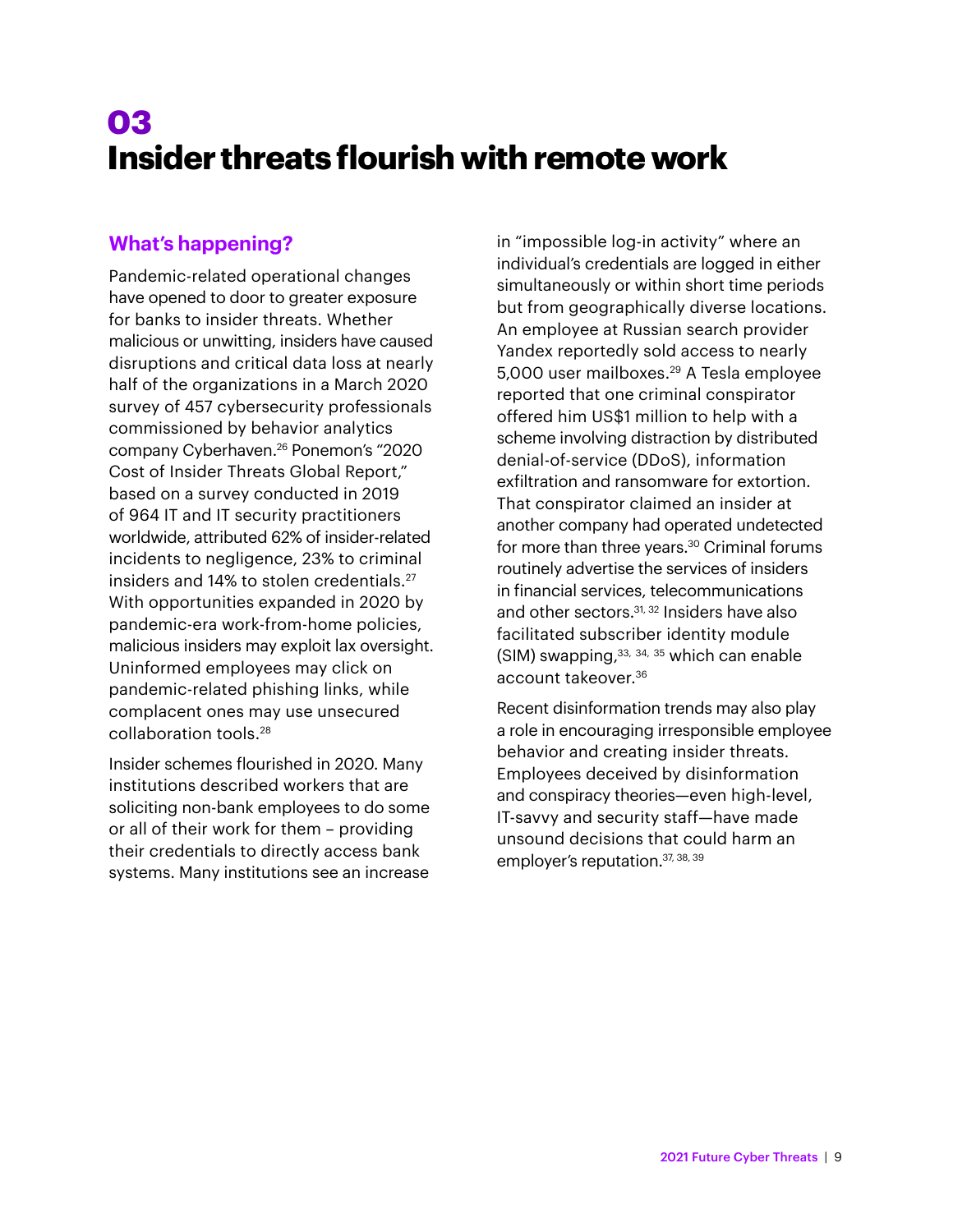Insider threats have caused brand damage, lost revenue and negatively impacted competitive edge,<sup>40</sup> as well as exposing organizations to penalties for data leaks.

#### **What should you do?**

To minimize the risk of insider threats Accenture suggests nurturing employees' sense of responsibility for the organization's security, as well as applying zero-trust principles in security architectures. These may include:

• Enforcing least privilege for user accounts and data access, creating one-time use passwords for sensitive data access and immediately revoking access from former employees.

- Deploying User and Entity Behavior Analytics (UEBA) to detect anomalous behavior and properly enabling security information and event management (SIEM) solutions to detect unauthorized downloading and use of software and sites.
- Limiting employee use of USB drives.
- Monitoring open and Dark Net sources to uncover potential high-risk employees and stolen information.
- Educating employees with phishing simulations and easy "how-to" guides for common work-from-home situations and clarifying penalties for non-compliance.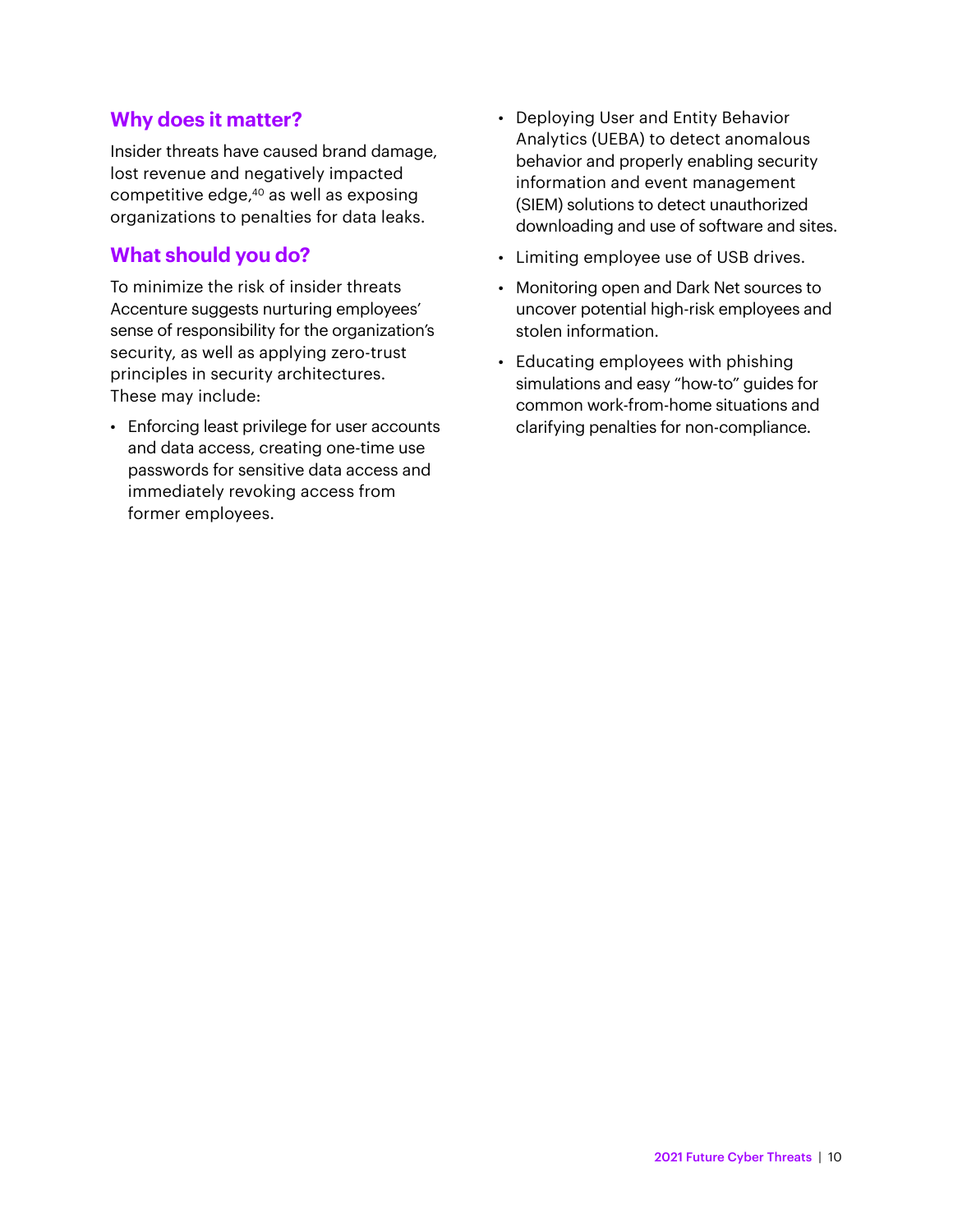# **04 Extortion attacks advance their destructive capabilities**

#### **What's happening?**

Some ransomware actors portray themselves as honorable businesses, promising to reliably decrypt a victim's computer and destroy any stolen data after receiving the ransom.41 However, threat actors do not always hold up their side of the bargain and some have developed new means of extortion.

- **Pseudo-ransomware and wiper malware:** Ransomware recovery company Coveware said in February 2021 that it saw an unspecified uptick in "haphazard data destruction," preventing data retrieval even after ransom payment.<sup>42</sup> The ThiefQuest (EvilQuest) MacOs ransomware, an example of pseudoransomware, exfiltrated data but provided no instructions for payment.<sup>43</sup>
- **Cruel extortion:** Name-and-shame sites mushroomed, compounding the embarrassment of ransomware and data leak extortion. The SunCrypt group added DDoS threats to the mix, 44, 45 while Clop ransomware actors targeted top executives in breached companies, apparently seeking blackmail fodder.<sup>46</sup> The same Clop group posted stolen

data from file transfer company Accellion but reportedly without even deploying ransomware.<sup>47</sup>

- **Empty promises:** Even after victims pay a ransom, threat actors might fail to delete stolen data as promised.48, 49 Some threat actors deceptively manipulate exfiltrated data: a group selectively leaked European Medicines Agency (EMA) materials in early 2021 in ways the EMA said "could undermine trust in vaccines."50 Ransomware actors could potentially do this as well.
- **Resistance to pay:** By the end of 2020, ransomware victims increasingly refused to pay a ransom, according to Coveware; the median paid amount fell 55%, from US\$110,532 in the July to September period of 2020 to US\$49,450 in the October to December period.<sup>51</sup>
- **Global scope creep:** United States and Canadian officials assessed that some ransomware serves adversary intelligence services as well as criminals.<sup>52</sup> The G7 group of nations warned that some ransomware groups "are vulnerable to influence by state actors" and may help states evade sanctions and pay for weapons of mass destruction (WMD).<sup>53</sup>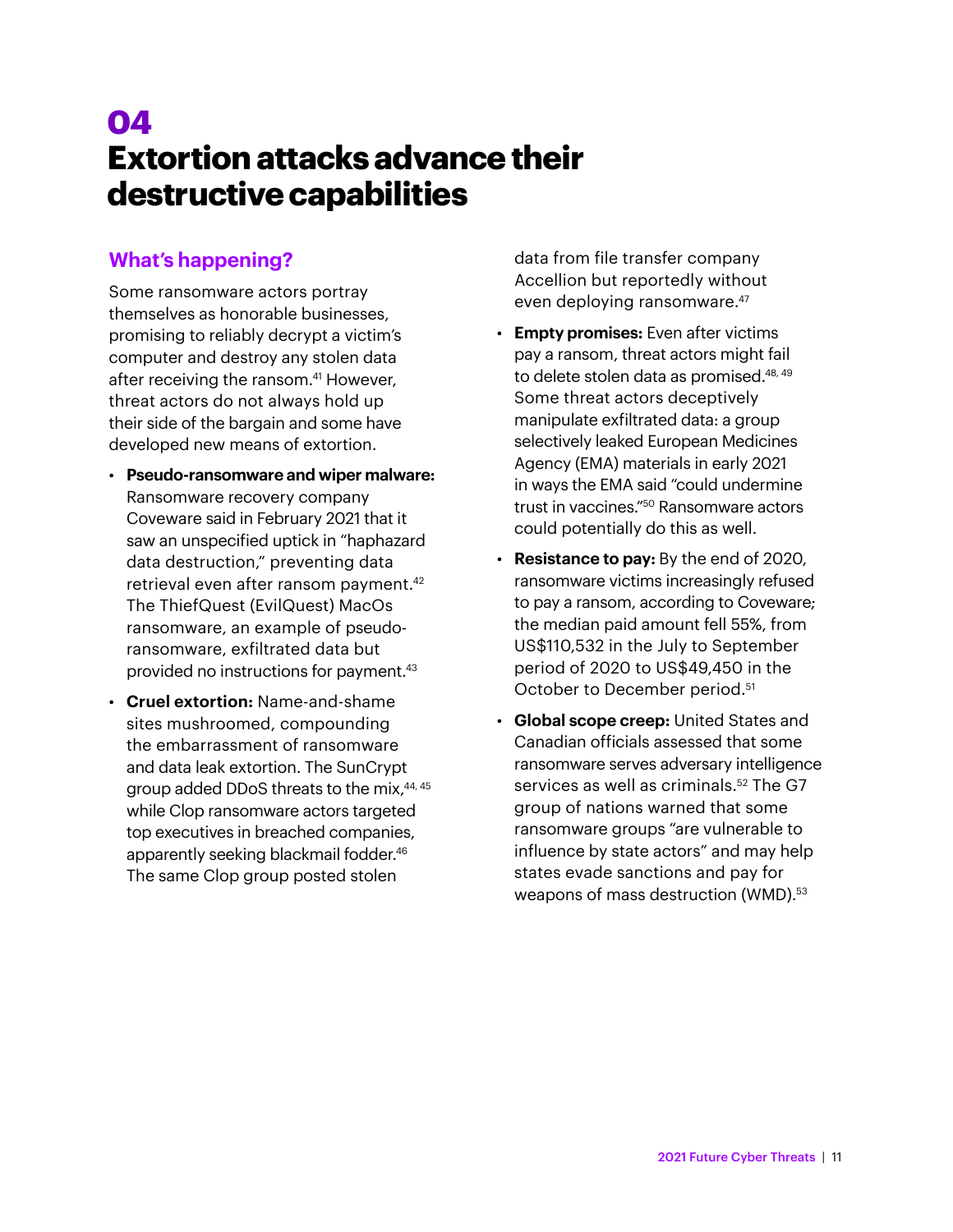Victims cannot assume that paying a ransom will restore their data or prevent leaks. Backups and recovery of encrypted data are no longer enough.<sup>54</sup>

Organizations could face fines under European Union General Data Protection Regulation (GDPR) if confidential information becomes public. The United States Treasury Department has warned that financial services entities could also face penalties for paying a ransom to a US-sanctioned group or for facilitating payments to terrorists or Weapons of Mass Destruction developers,55 with additional strictures for cryptocurrency transfers.56

Avoiding ransomware infections entirely the ideal solution—is challenging. Criminals easily buy credentials for previously compromised accounts.57, 58 They use garden-variety malware, such as Trickbot and Emotet, to deliver ransomware. After government action crippled those botnets, some now use BazarBackdoor and Buer instead.<sup>59</sup>

It is uncertain whether the apparent decline in ransom payments would continue, making ransomware less attractive to criminals, or whether ransomware operators would further adapt with new extortion variants.

#### **What should you do?**

#### **Actions to prevent ransomware:**

• Protect against common precursor malware such as Trickbot, Emotet, and BazarLoader by promptly applying security patches to software and training employees to recognize phishing e-mails.

- Consider conducting a ransomware self-assessment to gauge vulnerability to ransomware operations.<sup>60</sup>
- Segment systems to minimize the lateral movement of ransomware malware.
- Maintain regularly updated offline backups.
- Deploy and operationalize good logging systems to detect anomalous system behavior.<sup>61</sup>

#### **Actions after a breach has occurred:**

- Assume data will be leaked; build a comprehensive understanding of the intrusion and measured impact.
- Put a crisis communications plan in place.
- Work with legal counsel to ensure statutory obligations are fulfilled by reporting an incident to the appropriate authorities.
- Develop and practice incident response playbooks and operational continuity plans.

#### **Actions to predict future behaviors:**

- Assess the credibility of threat actors' demands and promises.
- Think twice before paying any ransom;62, 63 keep up to date with legal and regulatory sanctions.
- Exercise due diligence to avoid facilitating ransom payments. File a suspicious activity report if, for example, a customer new to cryptocurrencies suddenly purchases a large amount of such currency.<sup>64</sup>
- Evaluate current inherent and residual risk measurements and work with the business to identify any risks that go beyond acceptable levels.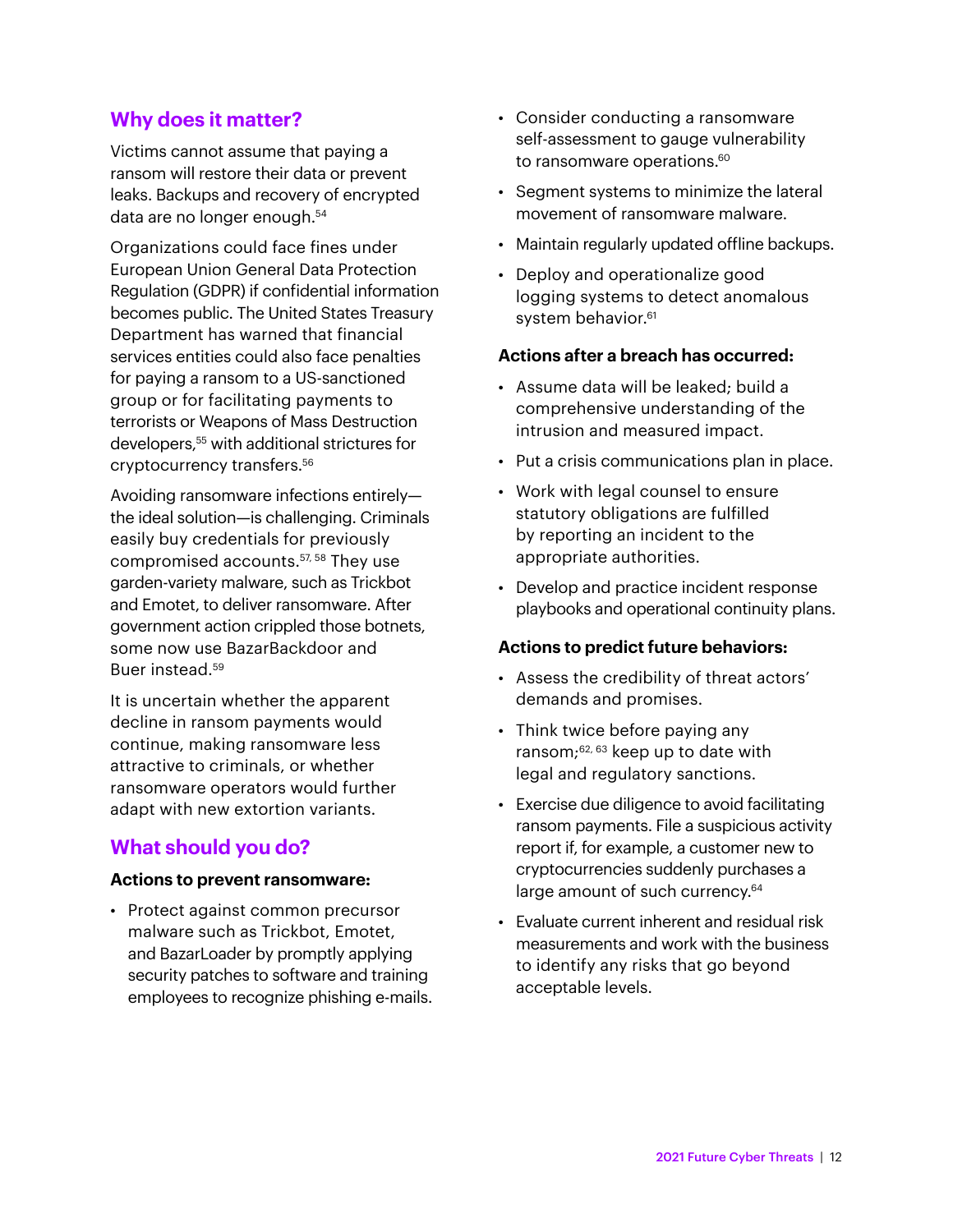# **05 Emerging technologies continue to reinvent the threat landscape**

Threats are agile and organizations should keep pace, too, with emerging technologies. Here are some of the front runners that are reinventing the threat landscape.

#### **Quantum computing and breaking encryption**

#### **What's happening?**

Quantum computing and cryptographyassociated vulnerabilities threaten the security of existing encryption systems. Although practical applications are years in the future, teams in the United States, China and France have, in turn, declared "quantum supremacy." They have shown how quantum computers can solve hardcomplexity problems, such as one-day breaking RSA encryption, that would take thousands of years for an ordinary computer.65 NIST is creating Post-Quantum Cryptography (PQC) standards, with drafts slated for public comment in 2022 to 2023 and final standards likely due in 2024.<sup>66</sup> In the meantime, quantum computing research is surging ahead.<sup>67</sup>

#### **Why does it matter?**

Adversaries are getting smarter and more capable just as widely used cryptographic security methods risk being undermined by quantum computing. Cryptographically protected passwords will need additional security protections or stronger standards. Many organizations may struggle to stay compliant with NIST's new PQC standards.68 Organizations may find themselves

experimenting with multiple encryption schemes in an effort to keep up both with standards and with new vulnerabilities.

#### **What should you do?**

Accenture suggests that organizations work with partners to develop "crypto-agility,"<sup>69</sup> modular security protocols that can support new algorithms and cryptographic suites and switch back and forth between them. Crypto-agility enables interoperability between new and deprecated algorithms, so organizations can drop old cryptographic practices as stronger options appear.

While crypto-agile modules and PQC are being developed, Accenture also suggests that organizations:

- Double key lengths and select quantumresistant solutions, where possible.
- Run development tests and benchmarking to evaluate PQC feasibility and impact.
- Automate private key rotation to mitigate future threats while transitioning to PQC where possible.
- Transition to Keccak-derived hash functions (such as SHAKE256) which could provide the most crypto-agility for hashes with variable length outputs.
- Investigate whether Quantum Key Distribution (QKD) methods (such as BB84, E91) are suitable for your organization.
- Automate software development and code reviews to find new vulnerabilities in cryptographic methods.
- Consider adopting authentication schemes that do not rely on passwords.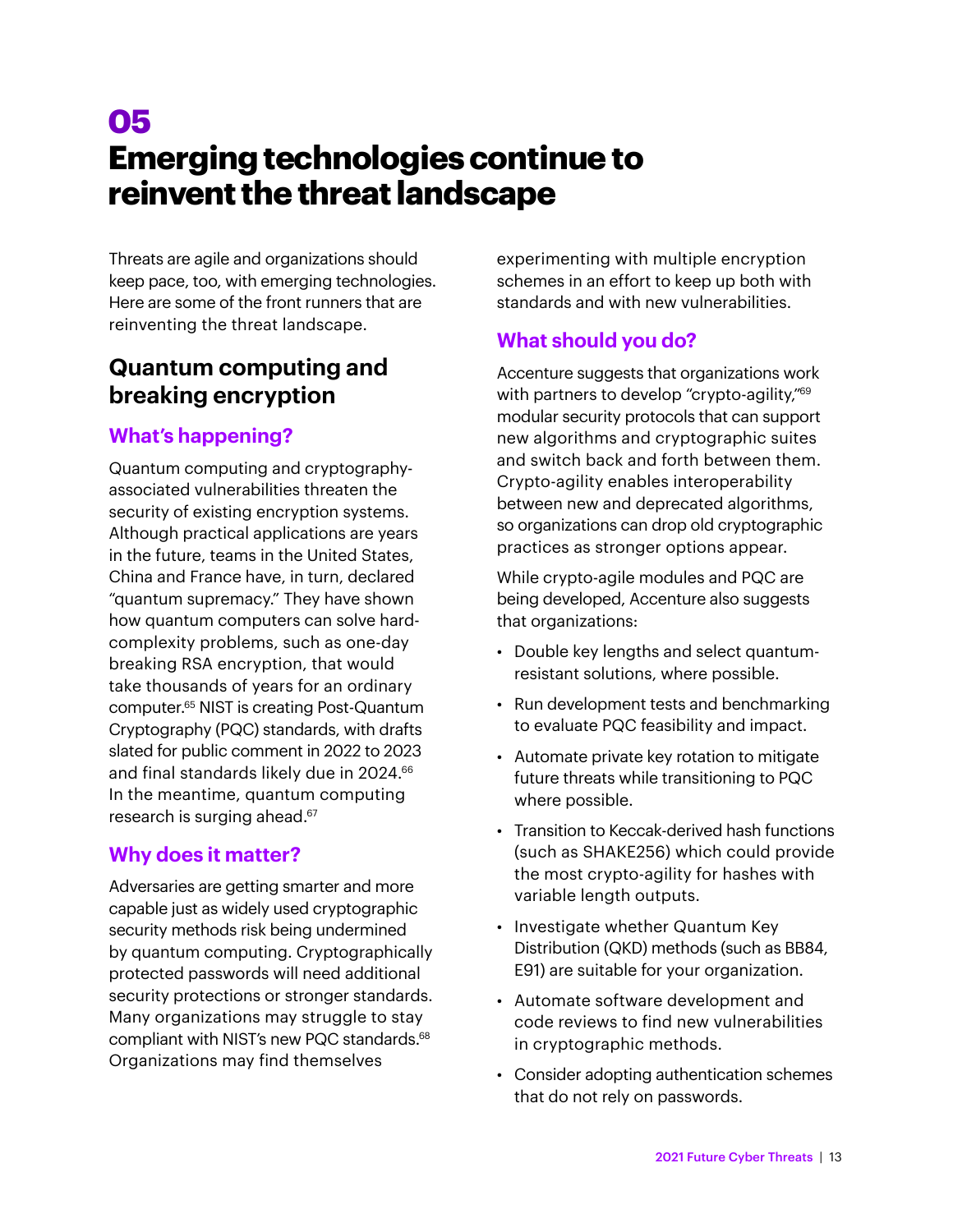#### **Biometrics and deepfakes**

#### **What's happening?**

Biometric authentication for online payment systems and know-your-customer (KYC) systems bears great promise—but also risks. Retailers and payment processors have experimented with payment authorization systems, including facial recognition and fingerprint-authorized contactless payments.70 Organizations have also explored biometric technologies like iris recognition, heartbeat analysis and vein mapping. $71$ 

Banks face pandemic-enhanced demand for mobile-friendly onboarding for new bank customers; in the United States, online users accounted for 64% of primary checking account openings, according to biometrics vendor Thales. In a typical mobile-onboarding KYC procedure, the new customer uploads a driver's license and a selfie; the bank checks the validity of the license, compares the selfie with the license photo and checks the selfie for "liveness."72, 73

However, artificial intelligence-fed "deepfakes" could enable threat actors to falsify biometric data. The Carnegie Endowment for International Peace warned in a mid-2020 report that techniques like deepfake voice phishing could deceive financial organizations.<sup>74</sup>

While most known deception techniques currently involve methods like conductive ink, latex masks and splicing frames into camera feeds,75, 76, 77 artificial intelligence provides new ways to deceive biometric authentications. Leaks from fingerprint scanners and facial recognition systems have shown the vulnerability of such tools.78, 79 Privacy activists and researchers have developed "cloaking" apps to fool facial recognition systems.80 Researchers have trained optical character recognition (OCR) to misread information—with potential applications for online banking fraud $81$ and have trained neural networks to hide the exfiltration of sensitive accounting data with steganographic techniques.<sup>82</sup>

Accenture, along with other organizations, is developing tests to detect model extraction and poisoning techniques as well as deepfake products. Deepfake detection technology still struggles to assess "liveness" in low-resolution or lowlight photos.<sup>83, 84</sup> Researchers are exploring deepfake prevention techniques—such as altering pixels to disrupt an algorithm from outputting realistic deepfake images but these require further research.<sup>85</sup>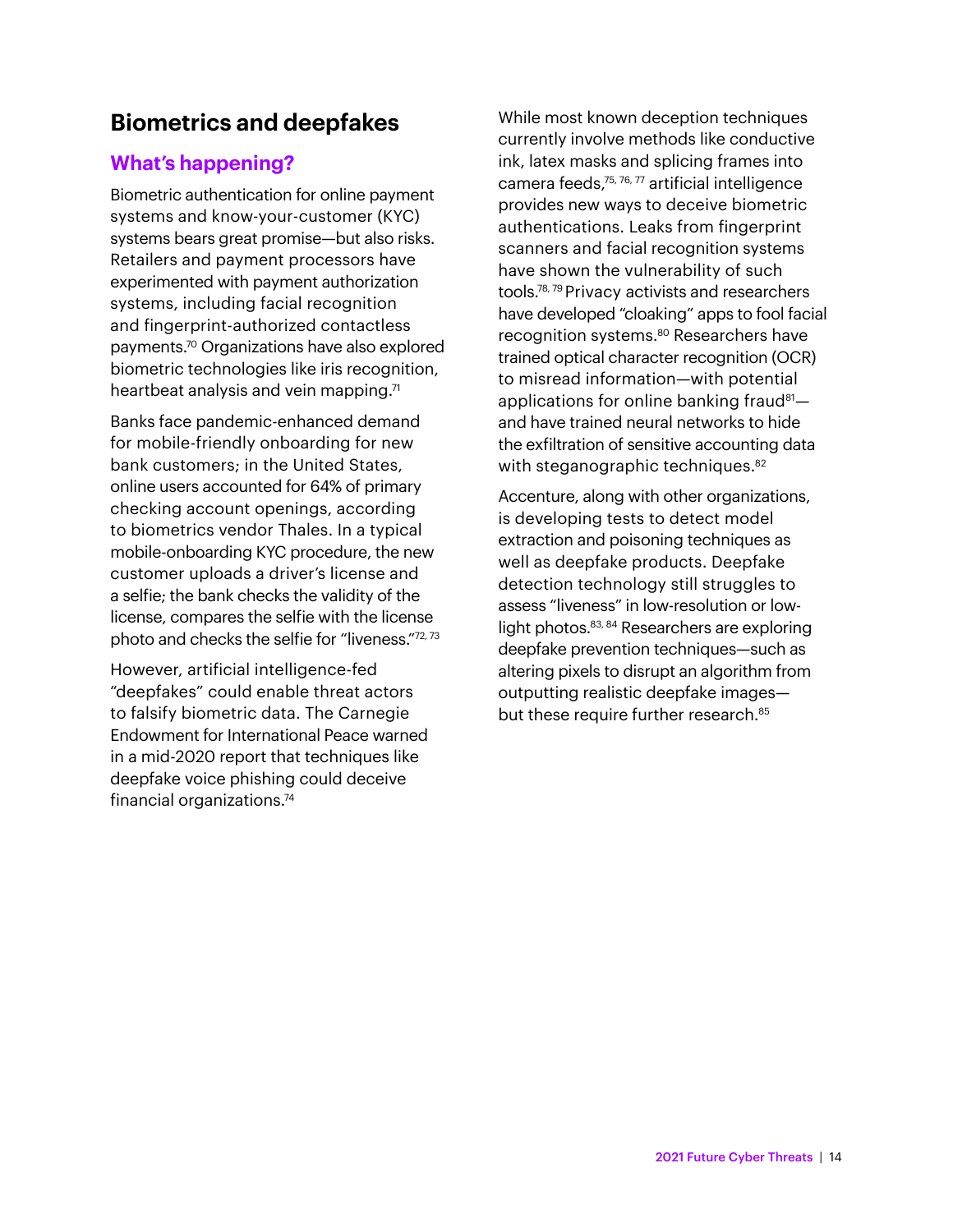Financial organizations have strong incentives to adopt time-saving artificial intelligence methods—Accenture assessed in 2017 that AI technologies could add some US\$1.2T to the financial sector by 2035.<sup>86</sup> However, many users remain distrustful of AI. The European Union, NIST, and other entities have developed non-binding guidelines for "Trustworthy AI" that is unbiased, transparent, under human control and secure.<sup>87</sup>

#### **What should you do?**

Accenture suggests that as organizations develop machine-learning models, they should consider steps to improve security. These can include:

- Rate-limiting how individuals can submit inputs to a machine learning system.
- Validating and simplifying the inputs.
- Simplifying model structures to provide natural resistance to adversarial examples.
- Including adversarial examples during the training phase to "inoculate" the algorithm against them.<sup>88</sup>

When onboarding new accounts, banks may consider techniques for using geolocation, device IP address and user keying patterns to learn legitimate customer behavior and discover anomalies.<sup>89</sup>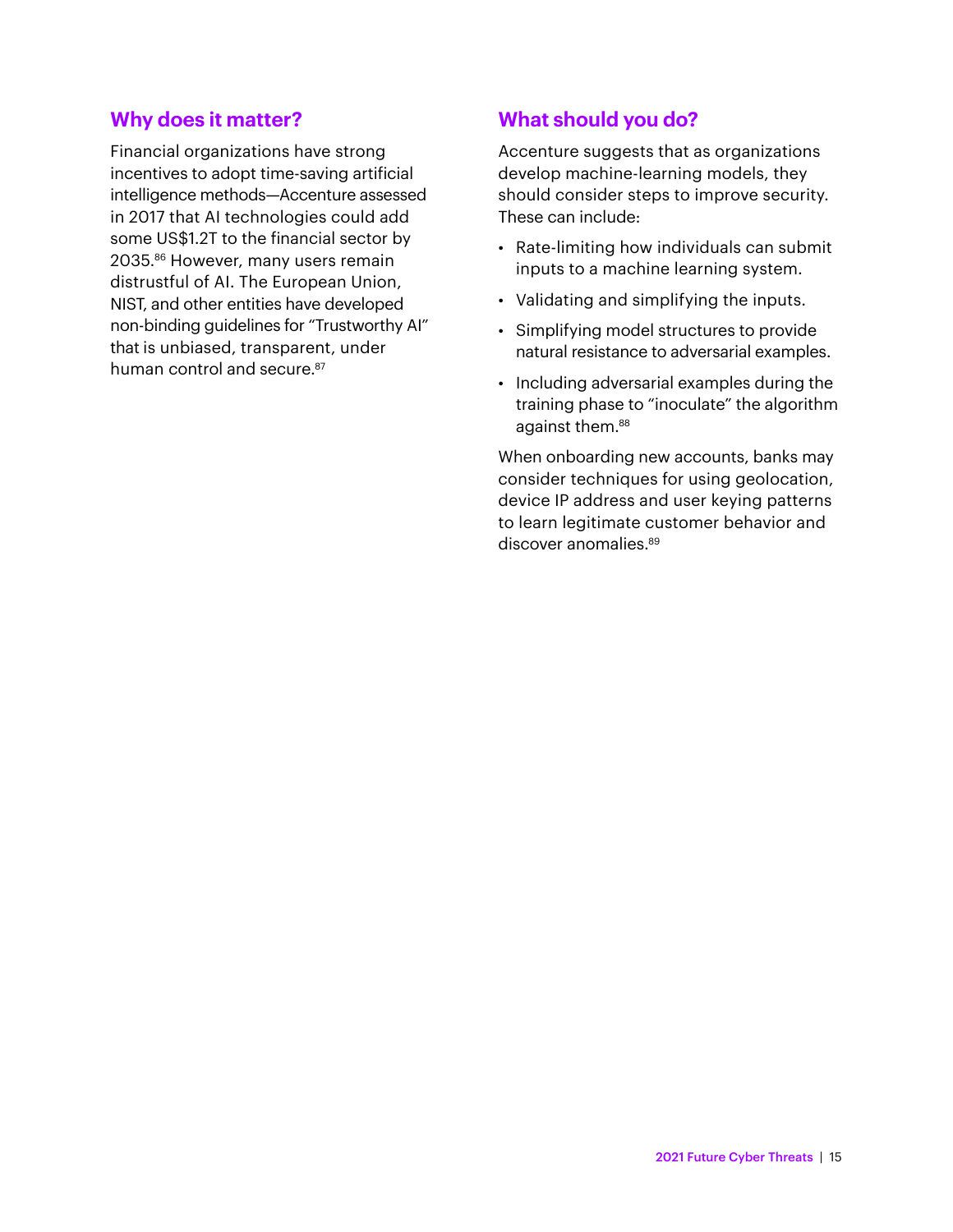# **Ready for resilience**

Financial services are the bedrock of global economies. For governments, the stability of the finance sector is fundamental to decision making. For customers, knowing that their finances are safe and sound and their privacy protected is essential for consumer confidence.

Vulnerabilities remain high, but there are steps financial institutions can take to improve security in the long term.

- 1. **Know your operations** by modeling threats against your end-to-end value chain and taking full account of third-party risks.
- 2. **Strengthen defenses** across people, process and technology. Encourage security leaders to be active in demonstrating why security is critical to business strategy.
- 3. **Be agile** to keep pace with new variants and enhanced tactics and outrun cybercriminals.
- 4. **Proactively collaborate** so that everyone knows how to work together before, during and after an event.
- 5. **Plan for resilience** by maintaining high standards of security hygiene and focusing on business and operational risks.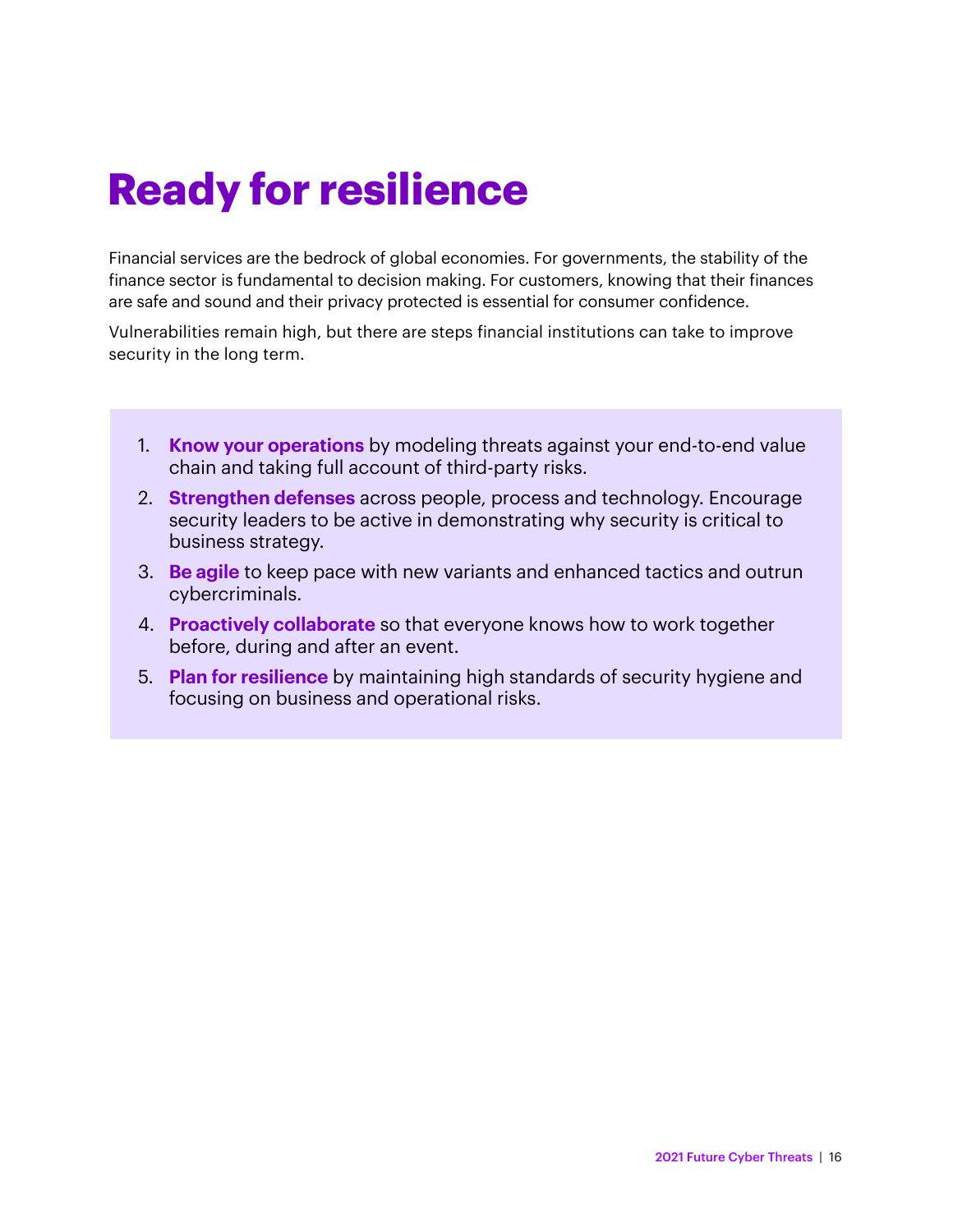### **Contacts**



**Valerie Abend** 

Managing Director, Accenture Security valerie.abend@accenture.com



#### **Howard Marshall**

Managing Director, Accenture Security howard.marshall@accenture.com

## **References**

- **1** FBI releases the Internet Crime Complaint Center 2020 Internet Crime Report, including COVID-19 Scam Statistics, FBI News, March 17, 2021. https://www.fbi.gov/ news/pressrel/press-releases/fbi-releases-the-internetcrime-complaint-center-2020-internet-crime-reportincluding-covid-19-scam-statistics
- **2** Microsoft Security Team, Sophisticated cybersecurity threats demand collaborative, global response, 4 February 2021, https://www.microsoft.com/security/ blog/2021/02/04/sophisticated-cybersecurity-threatsdemand-collaborative-global-response/
- **3** In addition to publicly reported United States federal agencies, researchers have publicly listed 23 victims of end-stage malware. In addition to domains associated with United States government agencies and information, communications and technology (ICT) or cybersecurity companies, the list includes domains associated with health organizations; the European Union's Single Resolution Board, an apparent local affiliate of Fox news, and Chevron Texaco. "Finding Targeted SUNBURST Victims with pDNS," 7 January 2021, https://www. netresec.com/?page=Blog&month-2021-01&post= Finding-Targeted-SUNBURST-Victims-with-pDNS
- **4** Lawrence Abrams, US cities disclose data breaches after vendor's ransomware attack, 18 February 2021, https://www.bleepingcomputer.com/news/security/ us-cities-disclose-data-breaches-after-vendorsransomware-attack/
- **5** Julian E. Barnes and David E. Sanger, White House Announces Senior Official Is Leading Inquiry Into SolarWinds Hacking, 10 February 2021, https://www. nytimes.com/2021/02/10/us/politics/biden-russiasolarwinds-hacking.html
- **6** US Department of Homeland Security, Cybersecurity and Infrastructure Security Agency, CISA, Alert (AA21-008A) Detecting Post-Compromise Threat Activity in Microsoft Cloud Environments , 8 January 2021, https://us-cert.cisa.gov/ncas/alerts/aa21-008a
- **7** SITREP: Post-Compromise Authentication Abuse Tactics Expose Cloud Services, 18 December 2020, https://intelgraph.idefense.com/#/node/intelligence\_ alert/view/e3492fe0-a676-4c7c-a288-74e9c0563895
- **8** Accenture Cyber Defense, Cyber Defense Looking back to see the future: CIFR DeLorean—2021 edition , 10 February 2021, https://www.accenture.com/us-en/blogs/ cyber-defense/cifr-delorean-2021-edition
- **9** Erik Hjelmvik, Twenty-three SUNBURST Targets Identified, 25 January 2021, https://www.netresec.com/?page= Blog&month=2021-01&post=Twenty-three-SUNBURST-Targets-Identified
- **10** Accenture Cyber Defense, Cyber Defense Looking back to see the future: CIFR DeLorean—2021 edition, 10 February 2021, https://www.accenture.com/us-en/blogs/ cyber-defense/cifr-delorean-2021-edition
- **11** Alireza Salimi and Benjamin Glen McCarty, Information assurance (ia) using an integrity and identity resilient blockchain, 29 July 2020, https://patents.google.com/ patent/EP3687107A1
- **12** US Department of Justice, Three North Korean Military Hackers Indicted in Wide-Ranging Scheme to Commit Cyberattacks and Financial Crimes Across the Globe, 17 February 2021, https://www.justice.gov/opa/pr/threenorth-korean-military-hackers-indicted-wide-rangingscheme-commit-cyberattacks-and; David Dawkins, Nigerian Influencer Ramon 'Hushpuppi' Abbas Laundered Funds For North Korean Hackers, Says U.S. Department Of Justice, 19 Feb 2021, https://www. forbes.com/sites/daviddawkins/2021/02/19/nigerianinfluencer-ramon-hushpuppi-abbas-laundered-fundsfor-north-korean-hackers-says-us-department-ofjustice/?sh=37d0842f1dd5; Gary Warner, Hushpuppi and Mr.Woodbery, BEC scammers: Welcome to Chicago!, 5 July 2020, http://garwarner.blogspot.com/2020/07/ hushpuppi-and-mrwoodbery-bec-scammers.html; Catalin Cimpanu, Three suspects arrested in Maltese bank cyberheist, 31 January 2020, https://www.zdnet.com/article/ three-suspects-arrested-in-maltese-bank-cyber-heist/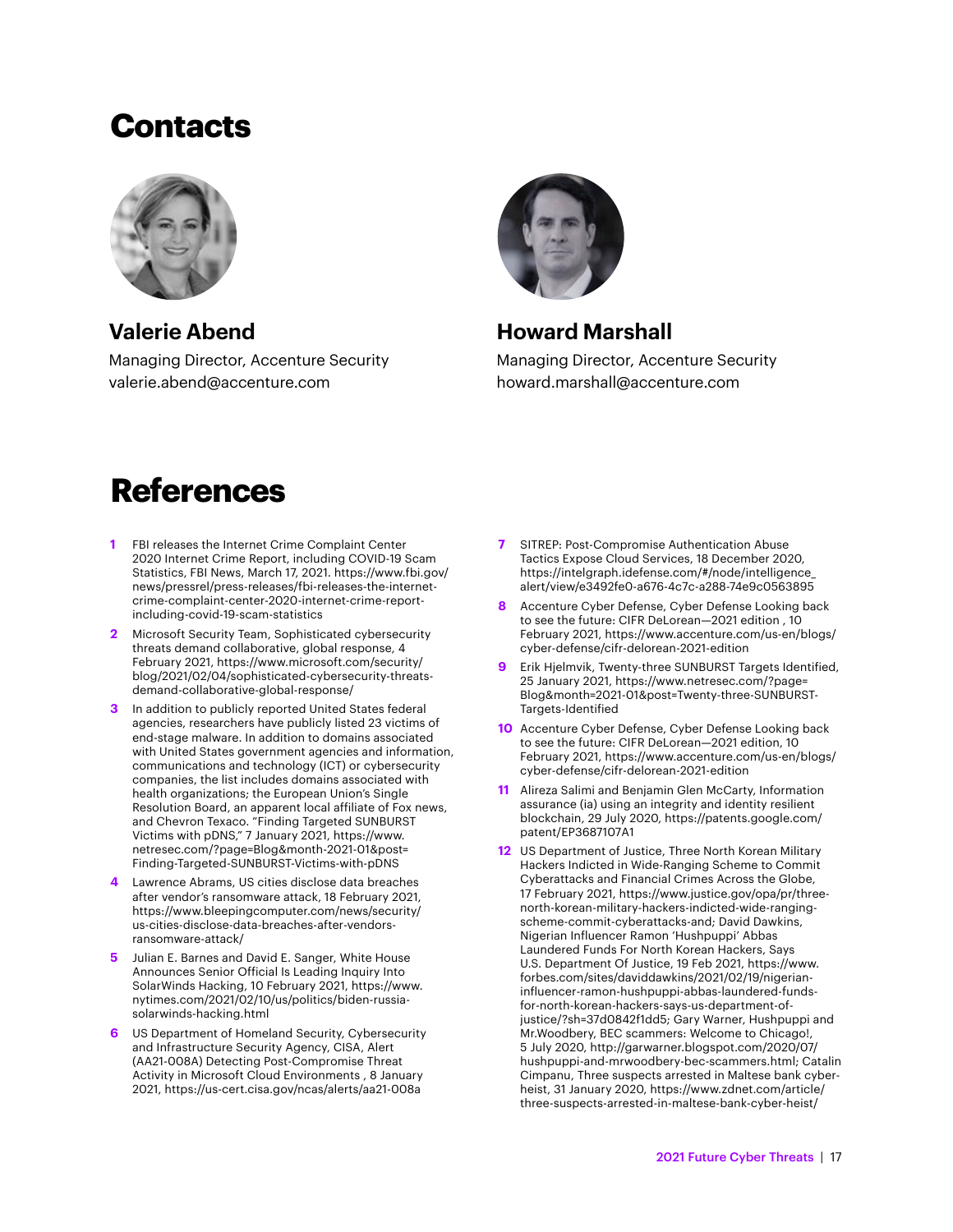- **13** Profile of Successful Cybercriminal Fingerprinting and Credential Store "Genesis," 7 Oct 2020, https://intelgraph.idefense.com/#/node/intelligence\_ alert/view/8396081f-8482-4c07-adb2-f03220ab8579
- **14** Brian Krebs, U.S. Secret Service: "Massive Fraud" Against State Unemployment Insurance Programs, 16 May 2020, https://krebsonsecurity.com/2020/05/ u-s-secret-service-massive-fraud-against-stateunemployment-insurance-programs/
- **15** US Attorney's Office, Southern District of New York, Six Defendants Arrested In Multiple States For Laundering Proceeds From Fraud Schemes Targeting Victims Across The United States Perpetrated By Ghana-Based Criminal Enterprise, 17 February 2021, https://www.justice.gov/ usao-sdny/pr/six-defendants-arrested-multiple-stateslaundering-proceeds-fraud-schemes-targeting
- **16** Center for Security Studies, ETH Zuerich, The Evolving Cyber Threat Landscape during the Coronavirus Crisis, December 2020, https://css.ethz.ch/content/dam/ethz/ special-interest/gess/cis/center-for-securities-studies/ pdfs/23122020\_CyberThreatLandscapeCoronaCrisis.pdf
- **17** US Attorney's Office, Southern District of New York, Six Defendants Arrested In Multiple States For Laundering Proceeds From Fraud Schemes Targeting Victims Across The United States Perpetrated By Ghana-Based Criminal Enterprise, 17 February 2021, https://www.justice.gov/usao-sdny/pr/six-defendantsarrested-multiple-states-laundering-proceeds-fraudschemes-targeting
- **18** People aged 70 or older reported median losses of US\$9475 from these romance scams, according to a February 2021 US Federal Trade Commission report. Emma Fletcher, Romance scams take record dollars in 2020, 10 Feb 2021, https://www.ftc.gov/news-events/ blogs/data-spotlight/2021/02/romance-scams-takerecord-dollars-2020
- **19** Profile of Successful Cybercriminal Fingerprinting and Credential Store "Genesis" https://intelgraph.idefense. com/#/node/intelligence\_alert/view/8396081f-8482- 4c07-adb2-f03220ab8579
- **20** iDefense Explains: Cybercriminal Exploitation of Multi-Factor Authentication 19 February 2021, https:// intelgraph.idefense.com/#/node/intelligence\_report/ view/a03d5d06-1be9-4638-bfac-3cffc458edec
- **21** Zanko, https://intelgraph.idefense.com/#/node/threat\_ actor/view/0c09a560-50d9-468d-a494-4feae480d044; Silent Starling: BEC to VEC—The Emergence of Vendor Email Compromise, October 2019, https://www.agari. com/cyber-intelligence-research/whitepapers/silentstarling.pdf
- **22** Fraudulent P2P Payment App Use Dark Web Chatter and Pandemic Lockdowns Align, 15 February 2021, https://intelgraph.idefense.com/#/node/intelligence\_ alert/view/cdf50597-1c7b-4699-b653-e83889dd62b2
- **23** Franca Gutierrez Harris et al, 2021 AML Trends and Developments, 19 February 2021, https://wp.nyu.edu/ compliance\_enforcement/2021/02/19/2021-aml-trendsand-developments-part-iz-of-iii/
- **24** How to Fight Business Email Compromise (BEC) with Email Authentication? 22 February 2021, https://thehackernews.com/2021/02/how-to-fightbusiness-email-compromise.html?m=1
- **25** Alex Weinert, It's Time to Hang Up on Phone Transports for Authentication, 10 November 2020, https://techcommunity.microsoft.com/t5/azure-activedirectory-identity/it-s-time-to-hang-up-on-phonetransports-for-authentication/ba-p/1751752
- **26** Cyberhaven Survey: Lack of Awareness, Cloud App Usage, and Remote Workers Create Perfect Storm for Insider Attacks, 22 April 2020, https://www.prnewswire. com/news-releases/cyberhaven-survey-lack-ofawareness-cloud-app-usage-and-remote-workers-createperfect-storm-for-insider-attacks-301043845.html
- **27** Ponemon Institute, 2020 Cost of Insider Threats Global Report, April 2020, https://www.observeit.com/wpcontent/uploads/2020/04/2020-Global-Cost-of-Insider-Threats-Ponemon-Report\_UTD.pdf
- **28** SitRep: Cybersecurity Risks Related to COVID-19, 28 April 2020, https://www.accenture.com/\_acnmedia/PDF-124/ Accenture-SITREP-COVID-19-20200428-V8-Final-Edit.pdf
- **29** Yandex internal security team uncovers data breach, 12 February 2021, https://yandex.com/company/press\_ center/press\_releases/2021/2021-12-02
- **30** The Evolving Threat of Initial Access Brokers: Enabling Ransomware Groups, 11 Sept 2020, https://intelgraph.idefense.com/#/node/intelligence\_ report/view/960c74c3-ee02-4193-8cb7-9df3e776d05e; https://www.zdnet.com/article/russian-arrested-fortrying-to-recruit-an-insider-and-hack-a-nevada-company/
- **31** Current Underground Trends Further Aid Malicious Insiders, https://www.darkreading.com/endpoint/howthe-dark-web-fuels-insider-threats/a/d-id/1337599, 27 April 2020
- **32** Actor lalalamag Seeks Insiders at Large Companies , 15 December 2020, https://intelgraph.idefense.com/#/ node/malicious\_event/view/86eb93f1-bb82-4458-aa8dd33330aacb9a
- **33** UK Law Enforcement Arrests Eight for Celebrity SIM Swapping, 12 Feb 2021, https://intelgraph.idefense. com/#/node/intelligence\_alert/view/9f67ed26-c9c2- 4fc3-8315-ce6e8281f8eb
- **34** Brits arrested for sim swapping attacks on US celebs, accessed 1 March 2021, https://www. nationalcrimeagency.gov.uk/news/brits-arrested-forsim-swapping-attacks-on-us-celebs
- **35** Prosecutor charges former phone company employee in SIM-swap schemeArs Technica: https://apple.news/ A3EAN5wzfRtaKI1OeKmubIA
- **36** SIM Swap Fraud: An old but resilient enemy, 3 December 2020, https://blogs.lexisnexis.com/fraud-and-identity-infocus/sim-swap-fraud/
- **37** Joe Ondrak and Nick Backovic, QAnon Key Figure Revealed as Financial Information Security Analyst from New Jersey. 10 September 2020. https://www.logically. ai/articles/qanon-key-figure-man-from-new-jersey; Kyle Rempfer, Army PSYOP officer resigned commission prior to leading group to DC protests. 11 January 2021. Army Times. https://www.armytimes.com/news/ your-army/2021/01/11/army-psyop-officer-resignedcommission-prior-to-leading-group-to-dc-protests/; From Navy SEAL to Part of the Angry Mob Outside the Capitol, 26 January 2021 https://www.nytimes. com/2021/01/26/us/navy-seal-adam-newbold-capitol. html; Dave Troy, 14 February 2021, https://twitter.com/ davetroy/status/1360992025848524800?s=12
- **38** People at the US Capitol riot are being identified and losing their jobs, updated 9 January 2021, https://www.cnn.com/2021/01/07/us/capitol-riotspeople-fired-jobs-trnd/index.html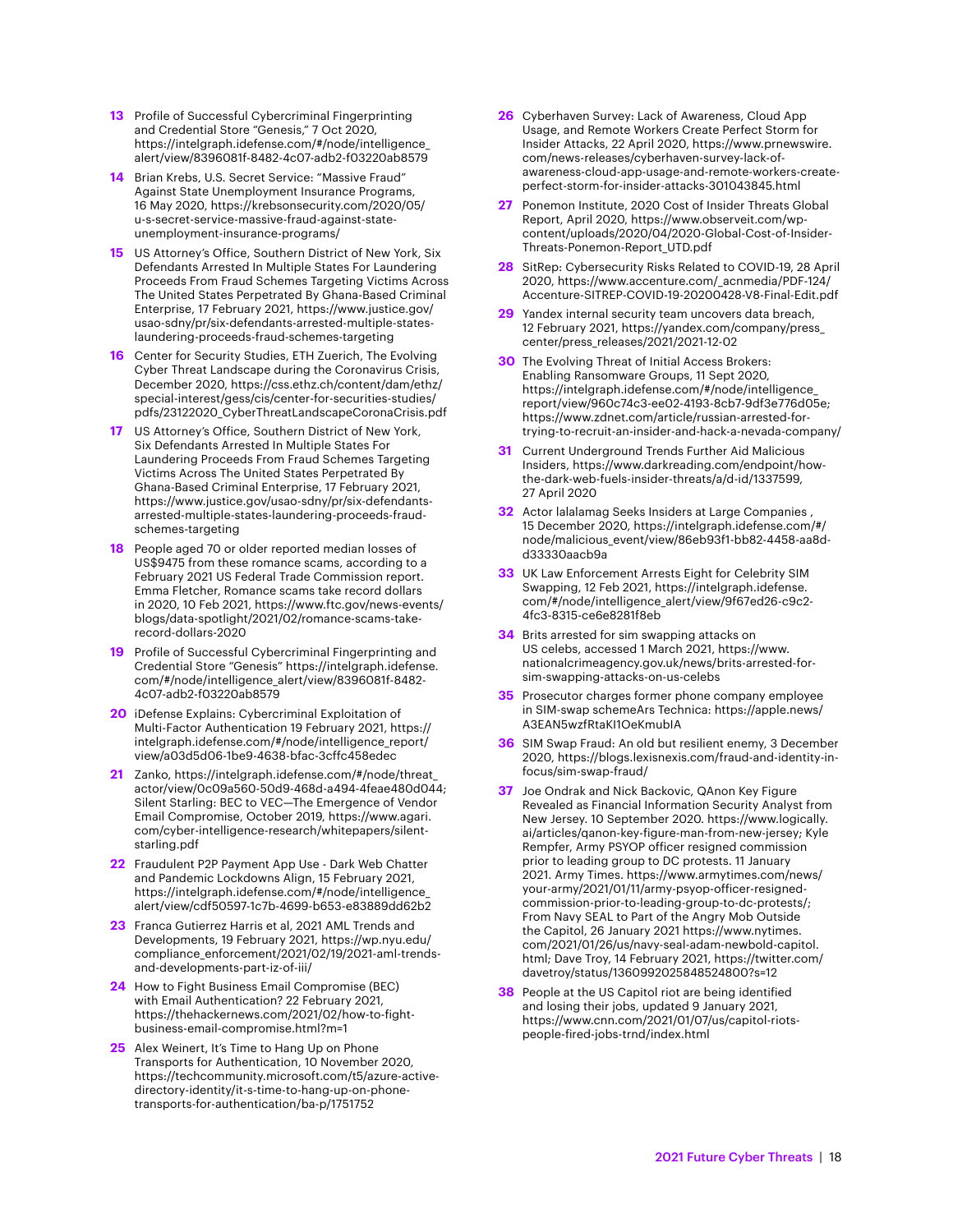- **39** Behind the Nashville Bombing, a Conspiracy Theorist Stewing About the Government, 24 February 2021, https://www.nytimes.com/2021/02/24/us/anthonywarner-nashville-bombing.html
- **40** Communication, Cloud & Finance Apps Most Vulnerable to Insider Threat, https://www.darkreading.com/ cloud/communication-cloud-and-finance-apps-mostvulnerable-to-insider-threat/d/d-id/1337636 and conducted by Cybersecurity Insiders
- **41** Paul Mansfield, Tracking and combatting an evolving danger: Ransomware extortion. 15 December 2020, https://www.accenture.com/us-en/blogs/cyberdefense/evolving-danger-ransomware-extortion; Azim Khodzhibaev et al, Interview with a Lockbit Ransomware Operator, 4 January 2021, https://talos-intelligencesite.s3.amazonaws.com/production/document\_files/ files/000/095/481/original/010421\_LockBit\_Interview.pdf
- **42** Ransomware Payments Fall as Fewer Companies Pay Data Exfiltration Extortion Demands, 1 February 2021, https://www.coveware.com/blog/ransomwaremarketplace-report-q4-2020
- **43** 2021 State of Malware Report, February 2021, https://resources.malwarebytes.com/files/2021/02/ MWB\_StateOfMalwareReport2021.pdf
- **44** Ransomware Gang Extortion Techniques Evolve in 2020 to Devastating Effect, 6 Nov 2020, https://intelgraph.idefense.com/#/node/intelligence\_ alert/view/f469943c-a0c5-46c8-ad91-2b0f7e84febd
- **45** Paul Mansfield, Tracking and combatting an evolving danger: Ransomware extortion. 15 December 2020, https://www.accenture.com/us-en/blogs/cyber-defense/ evolving-danger-ransomware-extortion.
- **46** Catalin Cimpanu, Some ransomware gangs are going after top execs to pressure companies into paying, January 9, 2021, https://www.zdnet.com/article/ some-ransomware-gangs-are-going-after-top-execs-topressure-companies-into-paying/
- **47** Andrew Moore et al, Cyber Criminals Exploit Accellion FTA for Data Theft and Extortion, 22 February 2021, https://www.fireeye.com/blog/threat-research/2021/02/ accellion-fta-exploited-for-data-theft-and-extortion.html (data appeared on its CL0P^\_- LEAKS site)
- **48** Paul Mansfield, Tracking and combatting an evolving danger: Ransomware extortion. 15 December 2020, https://www.accenture.com/us-en/blogs/cyber-defense/ evolving-danger-ransomware-extortion.
- **49** Ransomware Payments Fall as Fewer Companies Pay Data Exfiltration Extortion Demands, 1 February 2021, https://www.coveware.com/blog/ransomwaremarketplace-report-q4-2020
- **50** EMA Vaccine Data Potentially Leaked for Disinformation, 19 Jan 2021, https://intelgraph.idefense.com/#/node/ intelligence\_alert/view/e7fd82c5-058a-4cfb-83f0- 3858af5fbae2
- **51** Ransomware Payments Fall as Fewer Companies Pay Data Exfiltration Extortion Demands, 1 February 2021, https:// www.coveware.com/blog/ransomware-marketplacereport-q4-2020. The average paid ransom declined 34%, from US\$233,817 in Q3 to US\$154,108 in Q4.
- **52** US Cybersecurity and Infrastructure Security Agency, Alert (AA20-205A) NSA and CISA Recommend Immediate Actions to Reduce Exposure Across Operational Technologies and Control Systems, 23 July 2020, https://us-cert.cisa.gov/ncas/alerts/aa20-205a; Canadian Centre for Cyber Security, Cyber Threat Bulletin: Modern Ransomware and Its Evolution, https://cyber.gc.ca/en/ guidance/cyber-threat-bulletin-modern-ransomwareand-its-evolution, 30 November 2020.
- **53** Ransomware Annex to G7 Statement, 13 October 2020, https://home.treasury.gov/system/files/136/G7- Ransomware-Annex-10132020\_Final.pdf
- **54** Melissa Michael, Episode 49| Ransomware 2.0, with Mikko Hypponen, 19 January 2021, https://blog.f-secure. com/podcast-ransomware-mikko/
- **55** US Treasury Department, Ransomware Advisory, 1 October 2020, https://home.treasury.gov/policy-issues/ financial-sanctions/recent-actions/20201001
- **56** Frost Brown Todd LLC, Ransomware and Bitcoin Tax Troubles?, 10 Feb 2021, https://www.lexology.com/ library/detail.aspx?g=d06237b0-9685-48c4-819aab0b3fb5f551
- **57** Paul Mansfield and Thomas Willkan, Shady deals: The destructive relationship between network access sellers and ransomware groups, 12 October 2020, https://www.accenture.com/us-en/blogs/cyber-defense/ destructive-relationship-between-network-accesssellers-and-ransomware-groups
- **58** Melissa Michael, Episode 49| Ransomware 2.0, with Mikko Hypponen, 19 January 2021, https://blog.f-secure.com/podcast-ransomware-mikko/
- **59** Accenture CTI. Threat Actor Memeos Offers Buer Loader as Malware-as-a-Service on Exploit and XSS Forums. 11 November 2020, https://intelgraph.idefense.com/#/ node/intelligence\_alert/view/82a84bd9-062a-44f6-a350 e8f997ee6e96
- **60** Ransomware Self-Assessment Tool, October 2020, Developed by the Bankers Electronic Crimes Task Force, State Bank Regulators, and the United States Secret Service, https://www.csbs.org/sites/default/files/2020- 10/R-SAT\_0.pdf
- **61** Melissa Michael, Episode 49| Ransomware 2.0, with Mikko Hypponen, 19 January 2021, https://blog.f-secure.com/podcast-ransomware-mikko/
- **62** Accenture Security. 2020 Cyber Threatscape Report. https://www.accenture.com/\_acnmedia/PDF-137/ Accenture-2020-Cyber-Threatscape-Report. pdf#zoom=50
- **63** Ryan LaSalle, Securing your business and the world from ransomware , 30 November 2020, https://www.accenture.com/us-en/blogs/security/ securing-business-and-world-from-ransomware
- **64** FinCen Advisory FIN-2020-A006, Advisory on Ransomware and the Use of the Financial System to Facilitate Ransom Payments , 1 October 2020, https:// www.fincen.gov/sites/default/files/advisory/2020-10-01/ Advisory%20Ransomware%20FINAL%20508.pdf
- **65** Martin Koppe, A CNRS collaboration achieves quantum supremacy, 23 February 2021, https://news.cnrs. fr/articles/a-cnrs-collaboration-achieves-quantumsupremacy; Tom Simonite, China Stakes Its Claim to Quantum Supremacy, 12 March 2020, https://www.wired. com/story/china-stakes-claim-quantum-supremacy/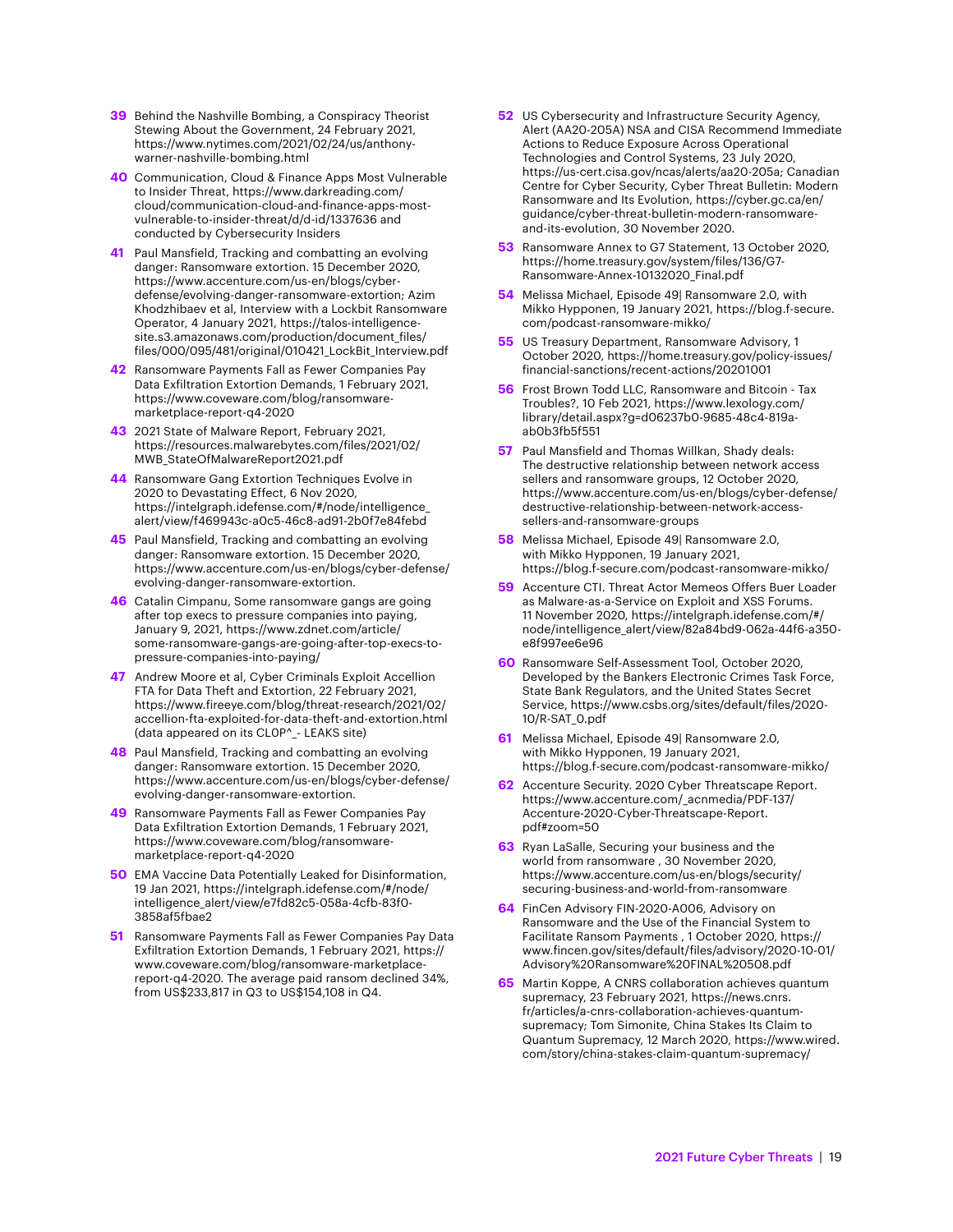- **66** Dustin Moody, NIST PQC Standardization Update-Round 2 and Beyond. 23 September 2020. https://csrc.nist.gov/ CSRC/media/Presentations/pqc-update-round-2-andbeyond/images-media/pqcrypto-sept2020-moody.pdf
- **67** Accenture, The race to crypto-agility, 2021, https://www.accenture.com/\_acnmedia/PDF-145/ Accenture-Crypto-Agility-POV-v7-0
- **68** Dustin Moody, NIST PQC Standardization Update-Round 2 and Beyond. 23 September 2020. https://csrc.nist.gov/ CSRC/media/Presentations/pqc-update-round-2-andbeyond/images-media/pqcrypto-sept2020-moody.pdf
- **69** Accenture, The race to crypto-agility, 2021, https://www.accenture.com/\_acnmedia/PDF-145/ Accenture-Crypto-Agility-POV-v7-0
- **70** The Thales Group, Facial recognition: top 7 trends (tech, vendors, markets, use cases & latest news), 20 February 2021, https://www.thalesgroup.com/en/ markets/digital-identity-and-security/government/ biometrics/facial-recognition
- **71** Davey Winder, New Hand Gesture Technology Could Wave Goodbye To Passwords, 9 September 2019, https://www.forbes.com/sites/daveywinder/2019/09/09/ exclusive-new-hand-gesture-technology-could-wavegoodbye-to-passwords/#31aee09d5286
- **72** The Thales Group, Liveness in biometrics: spoofing attacks and detection, 4 December 2020, https://www. thalesgroup.com/en/markets/digital-identity-andsecurity/government/inspired/liveness-detection
- **73** FaceTec Raises Biometric Spoof Bounty to US\$100,000 Total, 5 August 2020, https://findbiometrics.com/ facetec-raises-biometric-spoof-bounty-to-100000 total-908051/
- **74** Jon Bateman, Deepfakes and Synthetic Media in the Financial System: Assessing Threat Scenarios. 1 July 2020. https://carnegieendowment.org/2020/07/08/ deepfakes-and-synthetic-media-in-financial-systemassessing-threat-scenarios-pub-82237
- **75** The Thales Group, Liveness in biometrics: spoofing attacks and detection, 4 December 2020, https://www. thalesgroup.com/en/markets/digital-identity-andsecurity/government/inspired/liveness-detection
- **76** Critical Vulnerabilities Present in GeoVision Fingerprint Scanner and Surveillance Security Devices, iDefense Global Research Intelligence Digest for July 1, 2020, https://intelgraph.idefense.com/#/node/intelligence\_ alert/view/e7b76cea-a163-40ef-8fc3-c961b6d2f17b
- **77** FaceTec Raises Biometric Spoof Bounty to US\$100,000 Total, 5 August 2020, https://findbiometrics.com/ facetec-raises-biometric-spoof-bounty-to-100000 total-908051/
- **78** Acronis Security, Backdoor wide open: critical vulnerabilities uncovered in GeoVision , 26 June 2020, https://www.acronis.com/en-us/blog/posts/backdoorwide-open-critical-vulnerabilities-uncovered-geovision
- **79** Zack Whittaker, Security Lapse Exposed Clearview AI Source Code, 16 April 2020, https://techcrunch. com/2020/04/16/clearview-source-code-lapse/
- **80** Thales, Facial recognition: top 7 trends (tech, vendors, markets, use cases & latest news), 20 February 2021, https://www.thalesgroup.com/en/markets/digitalidentity-and-security/government/biometrics/facialrecognition
- **81** Accenture Labs, Know Your Threat: AI Is the New Attack Surface, 2019, https://www.accenture.com/\_acnmedia/ Accenture/Redesign-Assets/DotCom/Documents/ Global/1/Accenture-Trustworthy-AI-POV-Updated.pdf
- **82** Marco Schreyer, Leaking Sensitive Financial Accounting Data in Plain Sight using Deep Autoencoder Neural Networks. 13 Dec 2020. https://arxiv.org/abs/2012.07110.
- **83** Ruben Tolosana et al, DeepFakes Evolution: Analysis of Facial Regions and Fake Detection Performance, 2 July 2020, https://arxiv.org/pdf/2004.07532.pdf
- **84** Deepfake Detection Challenge, https://ai.facebook.com/datasets/dfdc/
- **85** Ruben Tolosana et al, DeepFakes Evolution: Analysis of Facial Regions and Fake Detection Performance, 2 July 2020, https://arxiv.org/pdf/2004.07532.pdf
- **86** Mark Purdy and Paul Daugherty, How AI Boosts Industry Profits and Innovation, 2017, https://www.accenture.com/fr-fr/\_acnmedia/ 36dc7f76eab444cab6a7f44017cc3997.pdf
- **87** Dave Nyczepir, NIST methodically releasing guidance on trustworthy AI, 12 November 2020, https://www. fedscoop.com/nist-guidance-trustworthy-ai/; European Union, ALTAI - The Assessment List on Trustworthy Artificial Intelligence, accessed 1 March 2021, https:// futurium.ec.europa.eu/en/european-ai-alliance/pages/ altai-assessment-list-trustworthy-artificial-intelligence
- **88** Malek Ben Salem, The New Cyberattack Surface: Artificial Intelligence - Know your threat, 3 August 2020, https://thecyberwire.com/stories/e690945213514cd78a 5cb9dcf91e4d06/the-new-cyberattack-surface-artificialintelligence-know-your-threat
- **89** The Thales Group, Risk management cloud services for an optimised digital banking experience, accessed 1 March 2021, https://www.thalesgroup.com/en/markets/ digital-identity-and-security/banking-payment/digitalbanking/fraud-prevention